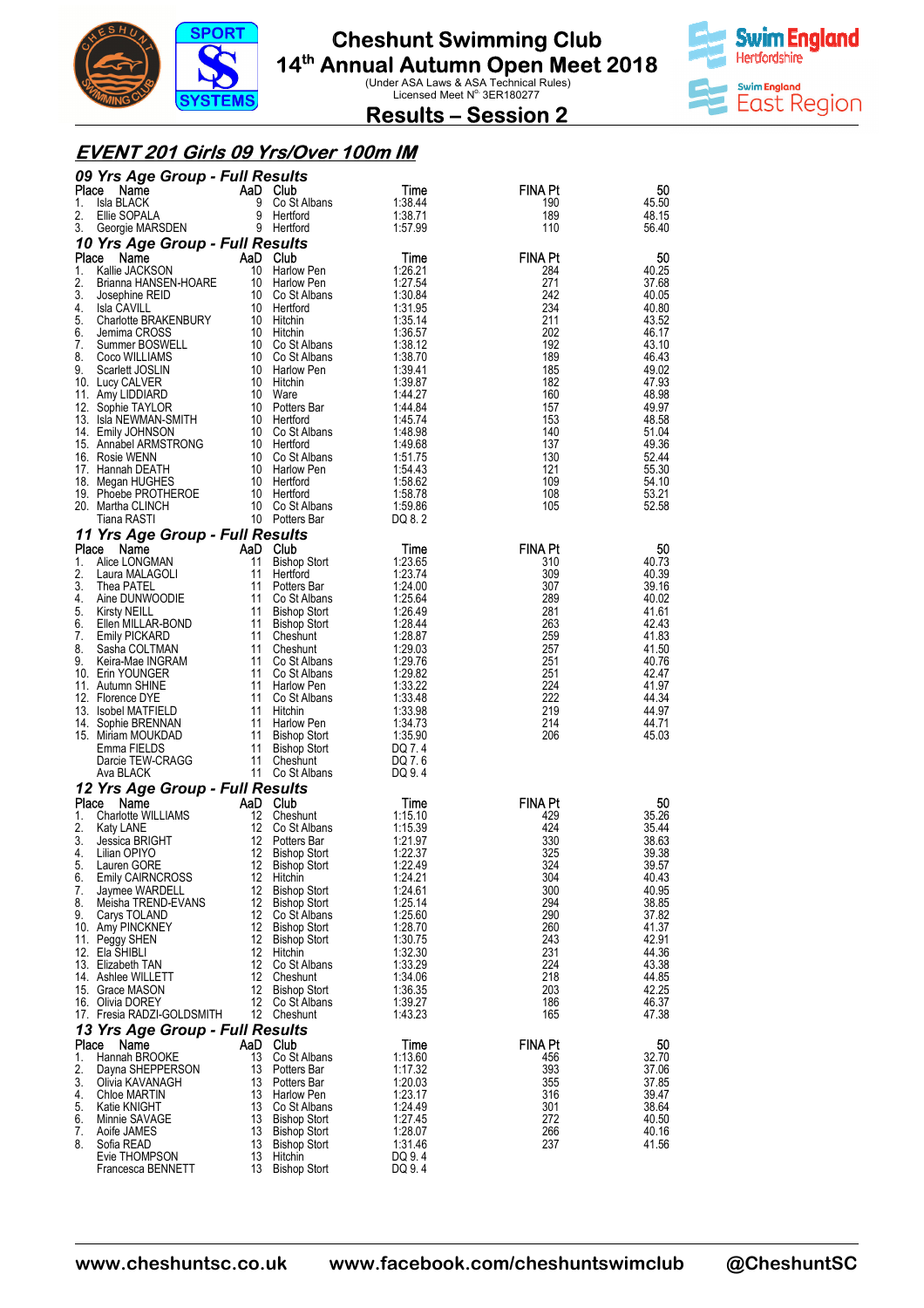

#### **Cheshunt Swimming 14th Annual Autumn Open Meet 2018 Club**

**Ual Autumn Open Meet 2018**<br>Under ASA Laws & ASA Technical Rules)<br>Licensed Meet N<sup>o.</sup> 3ER180277



| שווייצ                               | $5151$ CM $5$ |                     |         | <b>Results – Session 2</b> |       |
|--------------------------------------|---------------|---------------------|---------|----------------------------|-------|
| 14 Yrs Age Group - Full Results      |               |                     |         |                            |       |
| Place<br>Name                        | AaD           | Club                | Time    | <b>FINA Pt</b>             | 50    |
| Olivia MATFIELD                      | 14            | Hitchin             | 1:19.95 | 356                        | 36.22 |
| Isabella HAMMOND                     | 14            | Hitchin             | 1:23.70 | 310                        | 39.60 |
| 3.<br>Josie DEAN                     | 14            | Hitchin             | 1:25.92 | 286                        | 39.45 |
| Courtney LOFT<br>4.                  | 14            | <b>Harlow Pen</b>   | 1:35.25 | 210                        | 43.23 |
| Amy WOOLLARD<br>5.                   | 14            | Hitchin             | 1:38.48 | 190                        | 48.94 |
| 15 Yrs/Over Age Group - Full Results |               |                     |         |                            |       |
| Name<br>Place                        | AaD           | Club                | Time    | <b>FINA Pt</b>             | 50    |
| Emily LUSH                           | 16            | Potters Bar         | 1:12.49 | 477                        | 32.62 |
| Courtney BURKE                       | 17            | Cheshunt            | 1:17.12 | 396                        | 35.26 |
| 3.<br>Matilda TURNER                 | 15            | Hitchin             | 1:17.17 | 396                        | 35.38 |
| <b>Holly ATKINS</b><br>4.            | 17            | Cheshunt            | 1:20.25 | 352                        | 37.77 |
| <b>Harriet NEWMAN</b><br>5.          | 16            | Potters Bar         | 1:21.45 | 336                        | 37.95 |
| Abigail ROCK<br>6.                   | 15            | Potters Bar         | 1:21.55 | 335                        | 38.92 |
| Hannah CONNOLLY                      | 17            | <b>Bishop Stort</b> | 1:24.02 | 306                        | 37.79 |
| <b>Lucy PARSONS</b>                  | 15            | <b>Harlow Pen</b>   | DQ 7.6  |                            |       |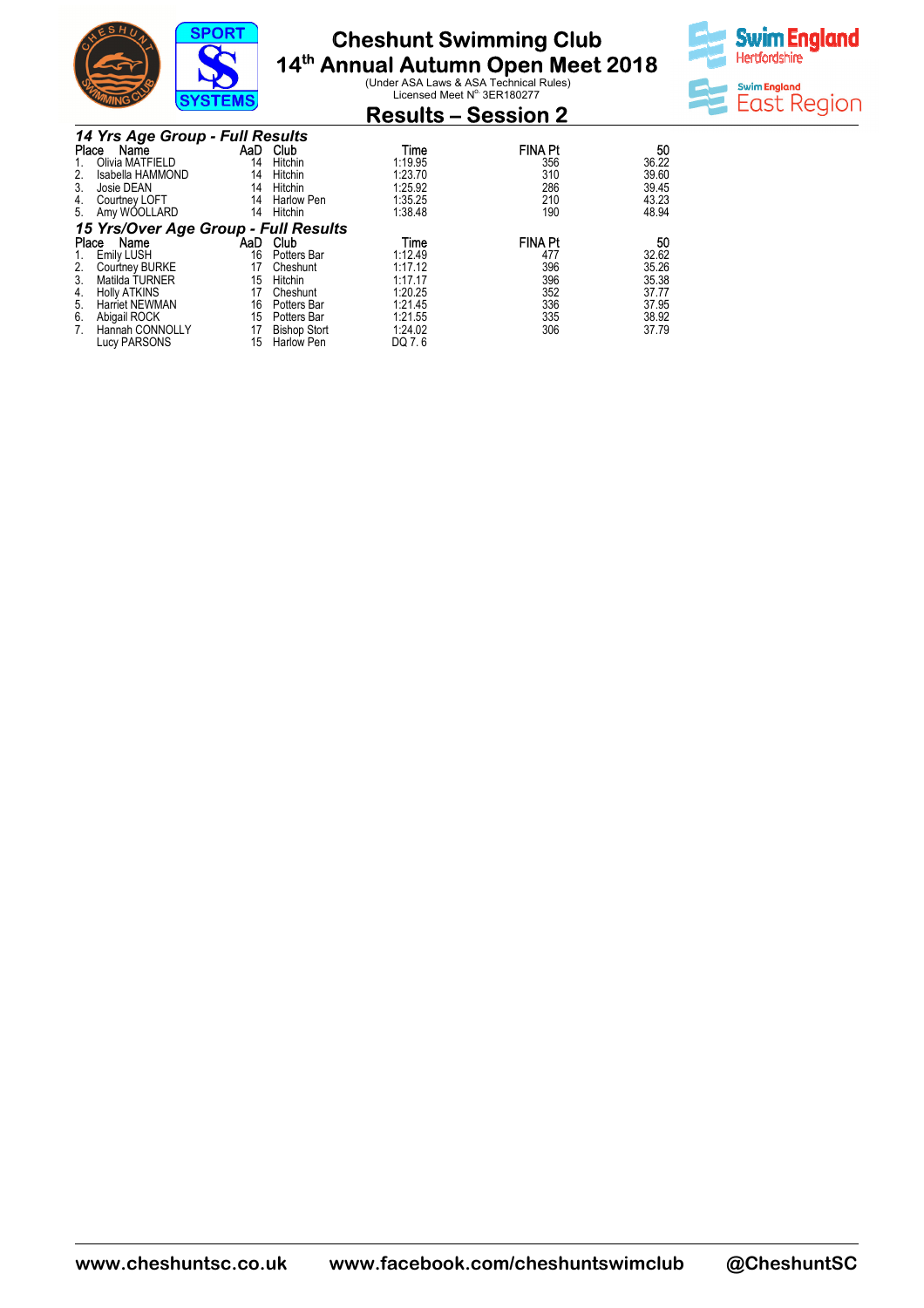



**Results – Session 2** 

#### **EVENT 202 Boys 09 Yrs/Over 100m IM**

|             | 09 Yrs Age Group - Full Results            |                |                                    |                    |                       |                |
|-------------|--------------------------------------------|----------------|------------------------------------|--------------------|-----------------------|----------------|
| Place       | Name                                       | AaD Club       |                                    | Time               | FINA Pt               | 50             |
| 1.<br>2.    | Zak FELLOWS<br>Charlie STOTT               | 9<br>9         | Cheshunt<br>Co St Albans           | 1:36.27<br>2:04.13 | 142<br>66             | 44.50<br>57.91 |
|             | Charlie PLUME                              | 9              | Harlow Pen                         | DQ 6.4             |                       |                |
|             | Luke BURNARD                               |                | 9 Co St Albans                     | DQ 8.2             |                       |                |
| Place       | 10 Yrs Age Group - Full Results<br>Name    | AaD Club       |                                    | Time               | <b>FINA Pt</b>        | 50             |
| 1.          | Danny FOREMAN                              | 10             | Potters Bar                        | 1:28.80            | 181                   | 40.15          |
| 2.          | Thomas MOODY                               |                | 10 Harlow Pen                      | 1:32.00            | 163                   | 43.91          |
| 3.<br>4.    | Daniel WILLIAMS<br><b>Finley MILLER</b>    |                | 10 Cheshunt<br>10 Hitchin          | 1:34.75<br>1:35.16 | 149<br>147            | 46.30<br>45.35 |
| 5.          | Leo SUO-SAUNDERS                           |                | 10 Bishop Stort                    | 1:35.63            | 145                   | 45.06          |
| 6.          | Ollie BRADLEY-SMITH                        |                | 10 Hoddesdon                       | 1:36.95            | 139                   | 45.40          |
| 7.<br>8.    | Ryan INGRAM<br>Archie SHAW                 |                | 10 Co St Albans<br>10 Co St Albans | 1:45.68<br>1:48.50 | 107<br>99             | 49.60<br>47.01 |
| 9.          | Luke PICKARD                               |                | 10 Cheshunt                        | 1:53.24            | 87                    | 53.42          |
|             | 10. Rhys HUNT                              |                | 10 Harlow Pen                      | 2:11.00            | 56                    | 1:03.21        |
|             | 11 Yrs Age Group - Full Results            |                |                                    |                    |                       |                |
| Place<br>1. | Name<br>Ethan HOWARD                       | AaD Club<br>11 | Potters Bar                        | Time<br>1:18.89    | <b>FINA Pt</b><br>259 | 50<br>36.78    |
| 2.          | James RENTON                               | 11             | Potters Bar                        | 1:25.07            | 206                   | 38.16          |
| 3.          | Archie RANN                                | 11             | Ware                               | 1:25.53            | 203                   | 40.14          |
| 4.<br>5.    | <b>Jack RENOUF</b><br>Edward ROWBOTHAM     |                | 11 Hoddesdon<br>11 Co St Albans    | 1:28.59<br>1:31.49 | 183<br>166            | 42.72<br>41.55 |
| 5.          | Kai FELLOWS                                |                | 11 Cheshunt                        | 1:31.49            | 166                   | 41.73          |
| 7.          | Oscar HOLLINGSWORTH                        |                | 11 Co St Albans                    | 1:33.15            | 157                   | 42.58          |
| 8.<br>9.    | Thomas MAHER<br>Jacob HAYES                |                | 11 Co St Albans<br>11 Bishop Stort | 1:35.76<br>1:36.96 | 144<br>139            | 41.82<br>45.78 |
|             | 10. Luke MORLEY                            |                | 11 Hitchin                         | 1:37.06            | 139                   | 49.19          |
|             | 11. Edward CHANDLER                        |                | 11 Hertford                        | 1:37.93            | 135<br>132            | 45.50          |
|             | 12. Alexander CAIRNCROSS<br>Kevin MOLDOVAN | 11             | 11 Hitchin<br>Harlow Pen           | 1:38.71<br>DQ 4.4  |                       | 47.68          |
|             | Xavier PIERREJEAN                          |                | 11 Harlow Pen                      | DQ 6.4             |                       |                |
|             | 12 Yrs Age Group - Full Results            |                |                                    |                    |                       |                |
| Place<br>1. | Name<br>Oliver MANN                        | AaD Club       | 12 Co St Albans                    | Time<br>1:24.13    | <b>FINA Pt</b><br>213 | 50<br>39.02    |
| 2.          | Alexander FEENEY                           |                | 12 Potters Bar                     | 1:24.18            | 213                   | 37.88          |
| 3.          | David BADCOCK                              |                | 12 Bishop Stort                    | 1:24.51            | 210                   | 39.02          |
| 4.<br>5.    | Callum COX                                 |                | 12 Ware<br>12 Bishop Stort         | 1:25.21<br>1:26.27 | 205<br>198            | 36.74<br>40.81 |
| 6.          | <b>Fergal BARRY</b><br>Tommy LIDDIARD      |                | 12 Ware                            | 1:27.62            | 189                   | 40.56          |
| 7.          | Rhys MILES                                 |                | 12 Hoddesdon                       | 1:30.12            | 173                   | 43.19          |
| 8.<br>9.    | Samuel CARTER<br>Sebastian CLARK           |                | 12 Bishop Stort<br>12 Bishop Stort | 1:30.45<br>1:30.60 | 171<br>171            | 40.92<br>43.47 |
|             | Jago DERRINGTON                            |                | 12 Bishop Stort                    | <b>DNC</b>         |                       |                |
|             | Jake MOORE                                 |                | 12 Potters Bar                     | <b>DNC</b>         |                       |                |
|             | Harry EAGLE<br>Patrick HANSEN-HOARE        |                | 12 Bishop Stort<br>12 Harlow Pen   | DQ 7.4<br>DQ 7.6   |                       |                |
|             | 13 Yrs Age Group - Full Results            |                |                                    |                    |                       |                |
| Place       | Name                                       | AaD Club       |                                    | Time               | <b>FINA Pt</b>        | 50             |
| 1.<br>2.    | James COLEMAN                              | 13<br>13       | Co St Albans                       | 1:13.70            | 317<br>268            | 33.75          |
| 3.          | Daniel HARRISON<br>Jack BARNARD            | 13             | Ware<br>Potters Bar                | 1:17.97<br>1:20.07 | 247                   | 37.80<br>37.61 |
| 4.          | Rowan MILLER                               | 13             | Hitchin                            | 1:20.40            | 244                   | 38.24          |
| 5.<br>6.    | Leonardo MALAGOLI<br>Ethan IVELAW-CHAPMAN  | 13<br>13       | Hertford                           | 1:20.77<br>1:21.21 | 241<br>237            | 38.80<br>37.37 |
| 7.          | Jake EVANS                                 | 13             | Co St Albans<br>Cheshunt           | 1:21.32            | 236                   | 37.06          |
| 8.          | <b>Jack BIRTWISTLE</b>                     |                | 13 Co St Albans                    | 1:28.99            | 180                   | 39.67          |
| 9.          | Harry BRUNTON                              |                | 13 Cheshunt                        | 1:30.50            | 171                   | 44.70          |
| Place       | 14 Yrs Age Group - Full Results<br>Name    | AaD            | <b>Club</b>                        | Time               | <b>FINA Pt</b>        | 50             |
| 1.          | Samuel OAKLEY                              | 14             | Potters Bar                        | 1:10.38            | 365                   | 32.61          |
| 2.          | Kai HENSON                                 | 14             | Harlow Pen                         | 1:15.88            | 291                   | 35.51          |
| 3.<br>4.    | Alex SMITH<br>Hulusi OZKURT                | 14             | Cheshunt<br>14 Cheshunt            | 1:26.32<br>1:27.57 | 197<br>189            | 42.28<br>40.46 |
|             | 15 Yrs/Over Age Group - Full Results       |                |                                    |                    |                       |                |
| Place       | Name                                       | AaD Club       |                                    | Time               | <b>FINA Pt</b>        | 50             |
| 1.<br>2.    | Callum WOLLASTON<br>Joshua HOLLAND         | 17<br>15       | Cheshunt<br>Hertford               | 1:03.44<br>1:04.20 | 498<br>480            | 28.84<br>30.07 |
| 3.          | Joseph QUELCH                              | 15             | Harlow Pen                         | 1:12.31            | 336                   | 32.78          |
| 4.          | Adam FEARON                                | 15             | <b>Harlow Pen</b>                  | 1:12.71            | 331                   | 33.95          |
| 5.<br>6.    | Henry FOLLETT<br>Nicholas SINCLAIR         | 16<br>15       | Potters Bar<br>Ware                | 1:19.24<br>1:20.34 | 255<br>245            | 37.85<br>37.66 |
| 7.          | Gideon OBENG                               | 16             | Cheshunt                           | 1:31.75            | 164                   | 39.85          |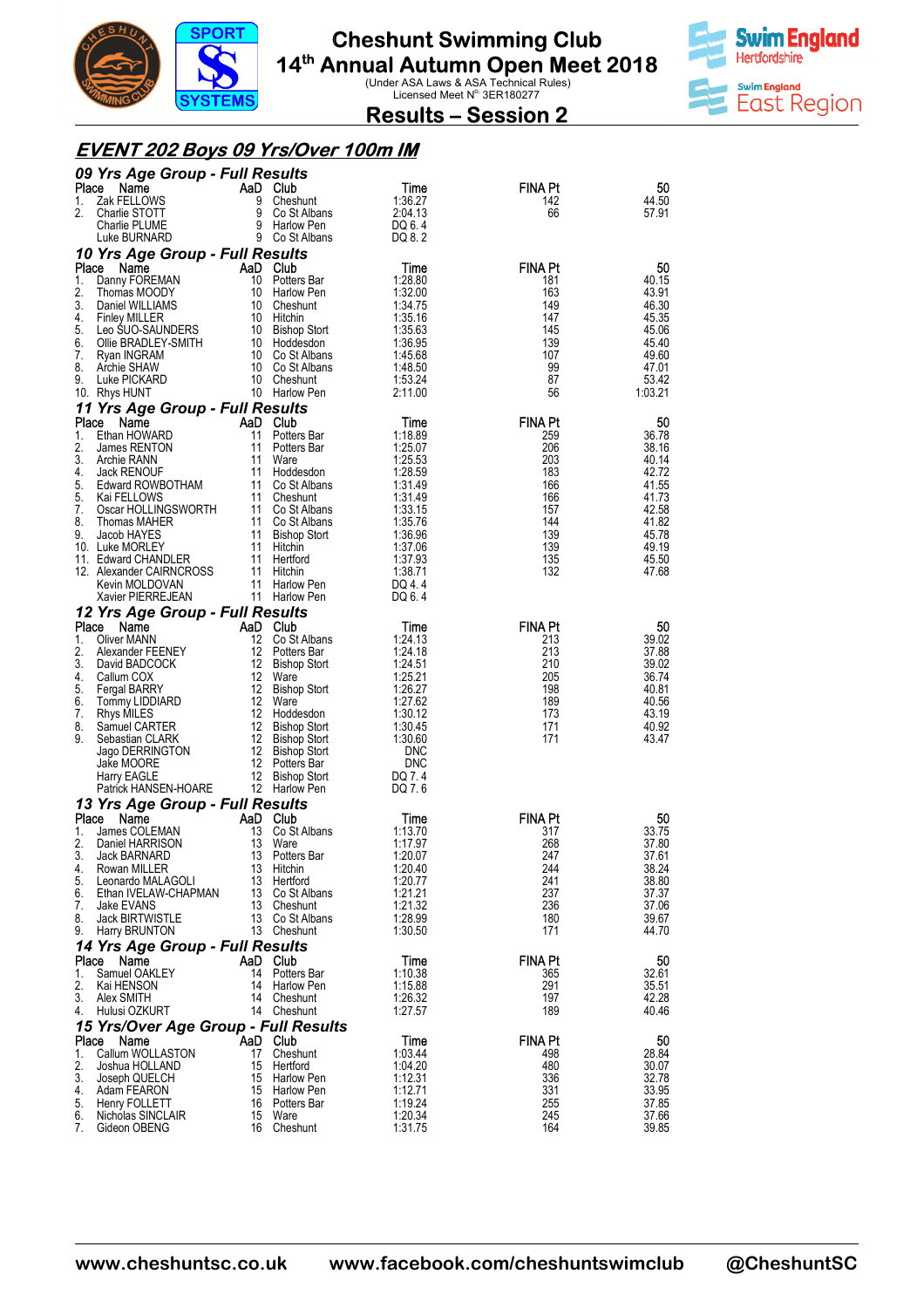



**Results – Session 2** 

#### **EVENT 203 Girls 09 Yrs/Over 50m Butterfly**

|          | 09 Yrs Age Group - Full Results                                                                                                                                                                                                                                                                 |          |                                         |                     |                |
|----------|-------------------------------------------------------------------------------------------------------------------------------------------------------------------------------------------------------------------------------------------------------------------------------------------------|----------|-----------------------------------------|---------------------|----------------|
| Place    | Name                                                                                                                                                                                                                                                                                            |          | <b>Club</b>                             | Time                | FINA Pt        |
| 1.<br>2. | Ever IVES<br>Ellie SOPALA                                                                                                                                                                                                                                                                       |          | Hatfield<br>Hertford                    | 44.12<br>48.55      | 168<br>126     |
| 3.       | Isla BLACK                                                                                                                                                                                                                                                                                      |          | Co St Albans                            | 52.02               | 102            |
| 4.       | Zoe OPIYO                                                                                                                                                                                                                                                                                       |          | 9 Bishop Stort                          | 54.24               | 90             |
|          | 10 Yrs Age Group - Full Results                                                                                                                                                                                                                                                                 |          |                                         |                     |                |
| Place    | Josephine REID<br>Dosephine REID<br><b>Place Name</b><br>1. Josephine REID<br>2. Brianna HANSEN-HOARE<br>10 Co St Albans<br>4. Jennima CROSS<br>10 Co St Albans<br>4. Jennima CROSS<br>5. Jasmine PEREIRA<br>6. Summer BOSWELL<br>7. Coco WILLIAMS<br>7. Coco WILLIAMS<br>7. Coco WILLIAMS<br>8 |          | AaD Club                                | Time                | <b>FINA Pt</b> |
|          |                                                                                                                                                                                                                                                                                                 |          |                                         | 39.03<br>39.88      | 243<br>228     |
|          |                                                                                                                                                                                                                                                                                                 |          |                                         | 44.50               | 164            |
|          |                                                                                                                                                                                                                                                                                                 |          |                                         | 46.42               | 144            |
|          |                                                                                                                                                                                                                                                                                                 |          |                                         | 46.98               | 139            |
|          |                                                                                                                                                                                                                                                                                                 |          |                                         | 47.36<br>48.27      | 136<br>128     |
|          |                                                                                                                                                                                                                                                                                                 |          |                                         | 52.99               | 97             |
|          |                                                                                                                                                                                                                                                                                                 |          |                                         | 53.25               | 95             |
|          |                                                                                                                                                                                                                                                                                                 |          |                                         | 54.50               | 89             |
|          | 11. Supplie PROTHEROE<br>10 Potters Bar<br>Amelia BUTT 10 Co St Alban<br>Tiana RASTI 10 Potters Bar<br>Megan HUGHES 10 Hertford<br>10 Hertford                                                                                                                                                  |          |                                         | 56.74               | 79<br>71       |
|          |                                                                                                                                                                                                                                                                                                 |          | Co St Albans<br>Potters Bar<br>Hertford | DQ 8.2              |                |
|          |                                                                                                                                                                                                                                                                                                 |          |                                         | DQ 8.2              |                |
|          |                                                                                                                                                                                                                                                                                                 |          |                                         | DQ 8.2              |                |
|          | Megan HUGHES<br>Annabel ARMSTRONG<br>Rosie WENN                                                                                                                                                                                                                                                 | 10       | 10 Hertford<br>10 Co St Albans          | DQ 8.2<br>DQ 8.3    |                |
|          | 11 Yrs Age Group - Full Results                                                                                                                                                                                                                                                                 |          |                                         |                     |                |
| Place    | Ce Name Inc. Here is the Map Club<br>Keira-Mae INGRAM 11 Co St.<br>Thea PATEL 11 Potter<br>Laura MALAGOLI 11 Hertfor<br>Alice LONGMAN 11 Bishop<br>Sasha COLTMAN 11 Chesh<br>Autumn SHINE 11 Harlow<br>Emily PICKARD 11 Chesh<br>Kirsty NEILL                                                   |          |                                         | Time                | <b>FINA Pt</b> |
| 1.       |                                                                                                                                                                                                                                                                                                 |          | Co St Albans                            | 37.42               | 276            |
| 2.       |                                                                                                                                                                                                                                                                                                 |          | Potters Bar                             | 38.87               | 246            |
| 3.       |                                                                                                                                                                                                                                                                                                 |          | Hertford                                | 39.07               | 242            |
| 4.<br>5. |                                                                                                                                                                                                                                                                                                 |          | <b>Bishop Stort</b><br>Cheshunt         | 41.15<br>41.47      | 207<br>203     |
| 6.       |                                                                                                                                                                                                                                                                                                 |          | Harlow Pen                              | 42.31               | 191            |
| 7.       |                                                                                                                                                                                                                                                                                                 |          | Cheshunt                                | 42.70               | 186            |
| 8.       |                                                                                                                                                                                                                                                                                                 |          | Bishop Stort                            | 43.18               | 179            |
| 9.       | 10. Erin YOUNGER                                                                                                                                                                                                                                                                                |          | Co St Albans<br>Co St Albans            | 44.01<br>44.69      | 169<br>162     |
|          | 11. Miriam MOUKDAD                                                                                                                                                                                                                                                                              |          | 11 Bishop Stort                         | 47.59               | 134            |
|          | 12 Yrs Age Group - Full Results                                                                                                                                                                                                                                                                 |          |                                         |                     |                |
| Place    | <b>Processor And Club</b><br><b>Charlotte WILLIAMS</b><br><b>AD Club</b><br>Charlotte WILLIAMS<br>Jessica BRIGHT<br>Lilian OPIYO<br>12 Bishop Stort<br>Grace MASON<br>Jaymee WARDELL<br>Jessing Stort<br>Jaymee WARDELL<br>Many PINCKNEY<br>12 Bishop Stort<br>Leanne S                         |          |                                         | Time                | <b>FINA Pt</b> |
| 1.       |                                                                                                                                                                                                                                                                                                 |          |                                         | 33.88               | 372            |
| 2.<br>3. |                                                                                                                                                                                                                                                                                                 |          |                                         | 36.93<br>39.32      | 287<br>238     |
| 4.       |                                                                                                                                                                                                                                                                                                 |          |                                         | 39.47               | 235            |
| 5.       |                                                                                                                                                                                                                                                                                                 |          |                                         | 40.76               | 213            |
| 6.       |                                                                                                                                                                                                                                                                                                 |          |                                         | 41.59               | 201            |
| 7.<br>8. |                                                                                                                                                                                                                                                                                                 |          |                                         | 42.48<br>42.93      | 189<br>183     |
| 9.       | Fresia RADZI-GOLDSMITH 12 Cheshunt                                                                                                                                                                                                                                                              |          |                                         | 49.52               | 119            |
|          | 13 Yrs Age Group - Full Results                                                                                                                                                                                                                                                                 |          |                                         |                     |                |
| Place    | Name                                                                                                                                                                                                                                                                                            | AaD      | Club                                    | Time                | <b>FINA Pt</b> |
| 1.       | Jasmine BRAKENBURY                                                                                                                                                                                                                                                                              | 13       | Hitchin                                 | 33.57               | 383            |
| 2.<br>3. | Sophie CLARK<br>Evie THOMPSON                                                                                                                                                                                                                                                                   | 13<br>13 | Hitchin<br>Hitchin                      | 37.27<br>38.03      | 279<br>263     |
| 4.       | Katie KNIGHT                                                                                                                                                                                                                                                                                    | 13       | Co St Albans                            | 38.94               | 245            |
| 5.       | Minnie SAVAGE                                                                                                                                                                                                                                                                                   | 13       | <b>Bishop Stort</b>                     | 40.29               | 221            |
| 6.       | <b>Emily REED</b>                                                                                                                                                                                                                                                                               | 13       | <b>Bishop Stort</b><br>Hertford         | 42.80<br>46.21      | 184<br>146     |
| 7.       | Ciara LINNANE                                                                                                                                                                                                                                                                                   | 13       |                                         |                     |                |
| Place    | 14 Yrs Age Group - Full Results<br>Name                                                                                                                                                                                                                                                         |          | AaD Club                                | Time                | <b>FINA Pt</b> |
| 1.       | Freya HARWOOD                                                                                                                                                                                                                                                                                   | 14       | Hitchin                                 | 31.65               | 457            |
| 2.       | Lucy KING                                                                                                                                                                                                                                                                                       | 14       | Hitchin                                 | 33.08               | 400            |
| 3.       | Ashleigh COOPER                                                                                                                                                                                                                                                                                 | 14       | Hitchin                                 | 33.26               | 393            |
| 4.<br>5. | <b>Abigail CANNELL</b><br>Isabella HAMMOND                                                                                                                                                                                                                                                      | 14<br>14 | Hertford<br>Hitchin                     | 37.21<br>39.32      | 281<br>238     |
| 6.       | Ellie EVA                                                                                                                                                                                                                                                                                       | 14       | Hitchin                                 | 40.53               | 217            |
| 7.       | Josie DEAN                                                                                                                                                                                                                                                                                      | 14       | Hitchin                                 | 41.34               | 205            |
| 8.       | Courtney LOFT                                                                                                                                                                                                                                                                                   | 14       | <b>Harlow Pen</b>                       | 44.49               | 164            |
| 9.       | Amy WOOLLARD<br>Emily PETER                                                                                                                                                                                                                                                                     | 14<br>14 | Hitchin<br>Hitchin                      | 48.10<br><b>DNC</b> | 130            |
|          | 15 Yrs/Over Age Group - Full Results                                                                                                                                                                                                                                                            |          |                                         |                     |                |
| Place    | Name                                                                                                                                                                                                                                                                                            | AaD      | Club                                    | Time                | FINA Pt        |
| 1.       | <b>Emily LUSH</b>                                                                                                                                                                                                                                                                               | 16       | Potters Bar                             | 31.33               | 471            |
| 2.       | Zoe MACDONALD                                                                                                                                                                                                                                                                                   | 15       | Hitchin                                 | 32.29               | 430            |
| 3.<br>4. | <b>Courtney BURKE</b><br><b>Cailin WALKER</b>                                                                                                                                                                                                                                                   | 17<br>15 | Cheshunt<br>Harlow Pen                  | 34.49<br>35.82      | 353<br>315     |
| 5.       | Shauna PITCHER                                                                                                                                                                                                                                                                                  | 15       | Harlow Pen                              | 36.36               | 301            |
| 6.       | Hannah CONNOLLY                                                                                                                                                                                                                                                                                 | 17       | <b>Bishop Stort</b>                     | 37.52               | 274            |
| 7.       | Lucy PARSONS                                                                                                                                                                                                                                                                                    | 15       | Harlow Pen                              | 42.18               | 193            |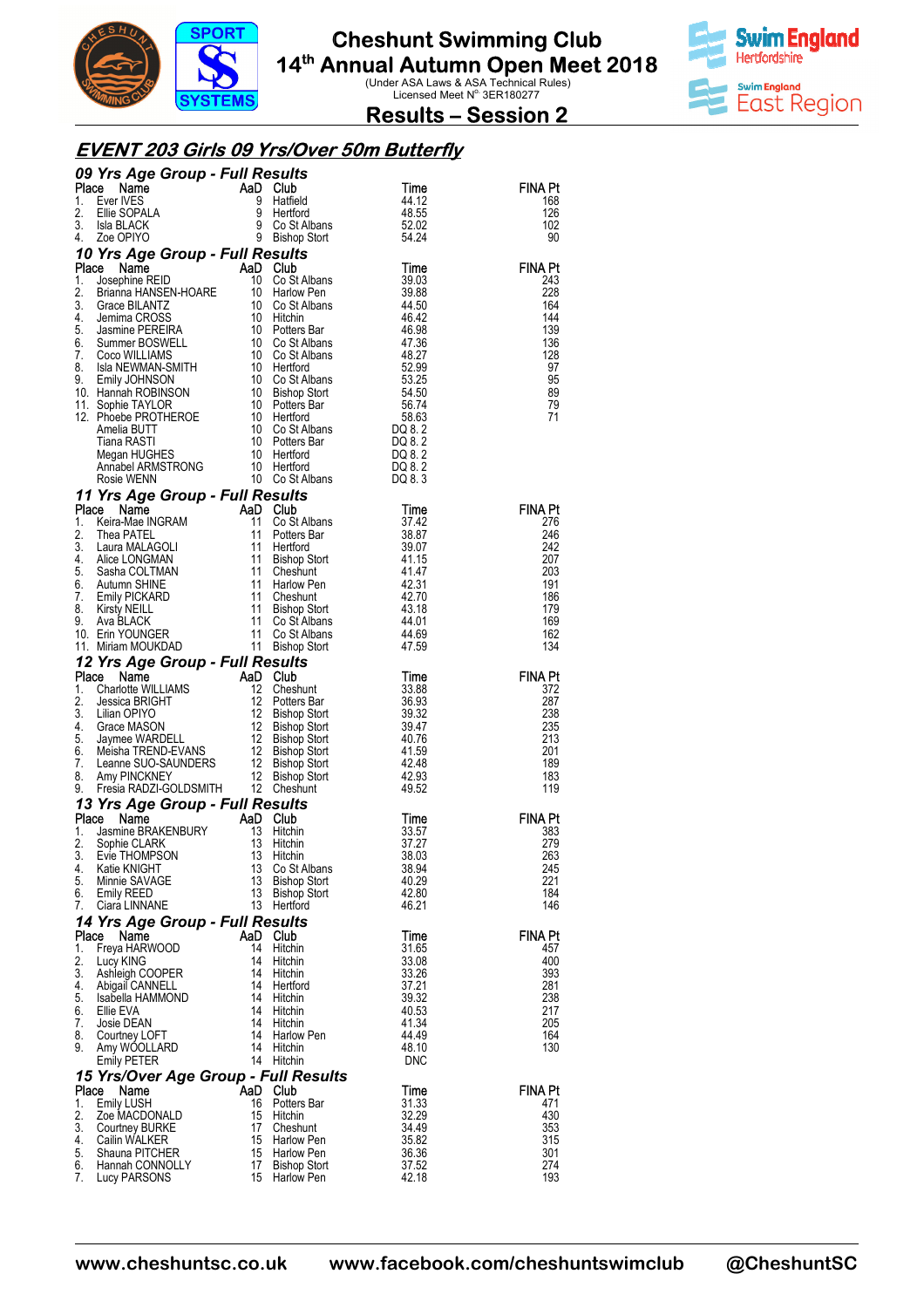



**Results – Session 2** 

#### **EVENT 204 Boys 09 Yrs/Over 50m Butterfly**

|          | 09 Yrs Age Group - Full Results<br>Trial<br>Solution Cooper SMITH<br>Cooper SMITH<br>George JONES<br>Charlie COX<br>Charlie COX<br>Cac JOSLIN<br>Cac JOSLIN<br>Cac JOSLIN<br>Cac JOSLIN<br>Cac JOSLIN<br>Cac JOSLIN<br>Cac DOSLIN<br>Cac DOSLIN<br>Cac DOSLIN<br>Cac DOSLIN<br>Cac DOSLIN<br>Cac DO |     |                     |                  |                       |  |  |
|----------|-----------------------------------------------------------------------------------------------------------------------------------------------------------------------------------------------------------------------------------------------------------------------------------------------------|-----|---------------------|------------------|-----------------------|--|--|
| Place    |                                                                                                                                                                                                                                                                                                     |     |                     | Time             | FINA Pt               |  |  |
| 1.       |                                                                                                                                                                                                                                                                                                     |     |                     | 44.05            | 121                   |  |  |
| 2.       |                                                                                                                                                                                                                                                                                                     |     |                     | 55.33            | 61                    |  |  |
|          |                                                                                                                                                                                                                                                                                                     |     |                     | DQ 8.2<br>DQ 8.2 |                       |  |  |
|          |                                                                                                                                                                                                                                                                                                     |     |                     |                  |                       |  |  |
| Place    | 10 Yrs Age Group - Full Results                                                                                                                                                                                                                                                                     |     |                     | Time             | FINA Pt               |  |  |
| 1.       |                                                                                                                                                                                                                                                                                                     |     |                     | 39.68            | 165                   |  |  |
| 2.       |                                                                                                                                                                                                                                                                                                     |     |                     | 40.00            | 161                   |  |  |
| 3.       |                                                                                                                                                                                                                                                                                                     |     |                     | 45.83            | 107                   |  |  |
| 4.       |                                                                                                                                                                                                                                                                                                     |     |                     | 45.95            | 106                   |  |  |
| 5.       |                                                                                                                                                                                                                                                                                                     |     |                     | 46.13            | 105                   |  |  |
| 6.       | CREATION CONTRACT CONTRACT CONTRACT ON THE DAMIN CONTRACT ON THE DAMIN CONTRACT ON THE DAMIN CONTRACT ON THE DAMIN CONTRACT ON THE DAMIN CONTRACT ON THE DAMIN CONTRACT ON THE DAMIN CONTRACT ON THE DAMIN CONTRACT ON THE DAM                                                                      |     |                     | 48.67            | 89                    |  |  |
|          | 11 Yrs Age Group - Full Results                                                                                                                                                                                                                                                                     |     |                     |                  |                       |  |  |
|          | 11 Yrs Age Group - Full Results<br>Place Name AaD Club<br>11 Potters Bar<br>2. William WHITE 11 Harlow Pen<br>3. Archie RANN 11 Potters Bar<br>4. Kevin MOLDOVAN 11 Harlow Pen<br>5. James GOURPINAR 11 Harlow Pen<br>5. James RENTON<br>7. Os                                                      |     |                     | Time             | <b>FINA Pt</b>        |  |  |
|          |                                                                                                                                                                                                                                                                                                     |     |                     | 33.95            | 264                   |  |  |
|          |                                                                                                                                                                                                                                                                                                     |     |                     | 35.95<br>36.09   | 222<br>220            |  |  |
|          |                                                                                                                                                                                                                                                                                                     |     |                     | 37.72            | 193                   |  |  |
|          |                                                                                                                                                                                                                                                                                                     |     |                     | 38.16            | 186                   |  |  |
|          |                                                                                                                                                                                                                                                                                                     |     |                     | 39.15            | 172                   |  |  |
|          |                                                                                                                                                                                                                                                                                                     |     |                     | 41.42            | 145                   |  |  |
|          |                                                                                                                                                                                                                                                                                                     |     |                     | - 43.81          | 123                   |  |  |
|          |                                                                                                                                                                                                                                                                                                     |     |                     | 46.86            | 100                   |  |  |
|          |                                                                                                                                                                                                                                                                                                     |     |                     | 46.93            | 100                   |  |  |
|          |                                                                                                                                                                                                                                                                                                     |     |                     | 48.35<br>DQ 8.2  | 91                    |  |  |
|          |                                                                                                                                                                                                                                                                                                     |     |                     |                  |                       |  |  |
|          | 12 Yrs Age Group - Full Results                                                                                                                                                                                                                                                                     |     |                     |                  |                       |  |  |
|          |                                                                                                                                                                                                                                                                                                     |     |                     | Time<br>33.76    | <b>FINA Pt</b><br>269 |  |  |
|          |                                                                                                                                                                                                                                                                                                     |     |                     | 34.79            | 246                   |  |  |
|          |                                                                                                                                                                                                                                                                                                     |     |                     | 35.25            | 236                   |  |  |
|          |                                                                                                                                                                                                                                                                                                     |     |                     | 35.57            | 230                   |  |  |
|          |                                                                                                                                                                                                                                                                                                     |     |                     | 35.67            | 228                   |  |  |
|          |                                                                                                                                                                                                                                                                                                     |     |                     | 37.12            | 202                   |  |  |
|          |                                                                                                                                                                                                                                                                                                     |     |                     | 37.52            | 196                   |  |  |
|          |                                                                                                                                                                                                                                                                                                     |     |                     | 39.27            | 171                   |  |  |
|          |                                                                                                                                                                                                                                                                                                     |     |                     | 41.00            | 150<br>139            |  |  |
|          |                                                                                                                                                                                                                                                                                                     |     |                     | 42.01<br>44.06   | 121                   |  |  |
|          |                                                                                                                                                                                                                                                                                                     |     |                     | 44.19            | 120                   |  |  |
|          |                                                                                                                                                                                                                                                                                                     |     |                     | 53.07            | 69                    |  |  |
|          | 12 Yrs Age Group - Full Results<br>Place Name AaD Club<br>1. Jake MOORE 12 Potters Bar<br>3. Callum COX 12 Hertford<br>4. Fergus REID 12 Co St Albans<br>5. Daniel HOLLISS 12 Co St Albans<br>6. Alexander FEENEY 12 Co St Albans<br>6. Alex<br>13 Yrs Age Group - Full Results                     |     |                     |                  |                       |  |  |
| Place    | <b>FIS Age Group - Full Results<br/> Rap Club</b><br>Finn MENICH<br>Jack BARNARD<br>Jack BARNARD<br>Jack EVANS<br>Daniel HARRISON<br>Daniel HARRISON<br>Toters Bar<br>Rowan MILLER<br>Ethan IVELAW-CHAPMAN<br>Towan MILLER<br>Ethan IVELAW-CHAPMAN<br>TO St Alb                                     |     |                     | Time             | <b>FINA Pt</b>        |  |  |
| 1.       |                                                                                                                                                                                                                                                                                                     |     |                     | 33.27            | 281                   |  |  |
| 2.       |                                                                                                                                                                                                                                                                                                     |     |                     | 35.71            | 227                   |  |  |
| 3.       |                                                                                                                                                                                                                                                                                                     |     |                     | 35.80            | 225                   |  |  |
| 4.       |                                                                                                                                                                                                                                                                                                     |     |                     | 36.20            | 218                   |  |  |
| 5.       |                                                                                                                                                                                                                                                                                                     |     |                     | 36.78            | 208                   |  |  |
| 6.<br>7. |                                                                                                                                                                                                                                                                                                     |     |                     | 37.79            | 191<br>184            |  |  |
| 8.       |                                                                                                                                                                                                                                                                                                     |     |                     | 38.28<br>38.79   | 177                   |  |  |
| 9.       |                                                                                                                                                                                                                                                                                                     |     |                     | 39.29            | 170                   |  |  |
|          | 14 Yrs Age Group - Full Results                                                                                                                                                                                                                                                                     |     |                     |                  |                       |  |  |
| Place    | Name                                                                                                                                                                                                                                                                                                | AaD | Club                | Time             | FINA Pt               |  |  |
| 1.       | Kai HENSON                                                                                                                                                                                                                                                                                          | 14  | Harlow Pen          | 34.90            | 243                   |  |  |
| 2.       | Aidan WOOD                                                                                                                                                                                                                                                                                          | 14  | Hitchin             | 37.48            | 196                   |  |  |
| 3.       | Alex SMITH                                                                                                                                                                                                                                                                                          | 14  | Cheshunt            | 43.44            | 126                   |  |  |
|          | 15 Yrs/Over Age Group - Full Results                                                                                                                                                                                                                                                                |     |                     |                  |                       |  |  |
| Place    | Name                                                                                                                                                                                                                                                                                                | AaD | Club                | Time             | <b>FINA Pt</b>        |  |  |
| 1.       | Joshua HOLLAND                                                                                                                                                                                                                                                                                      | 15  | Hertford            | 27.01            | 525                   |  |  |
| 1.       | Adam MARTIN                                                                                                                                                                                                                                                                                         | 18  | Potters Bar         | 27.01            | 525                   |  |  |
| 3.       | Joshua TRAPP                                                                                                                                                                                                                                                                                        | 16  | Hertford            | 27.37            | 505                   |  |  |
| 4.       | Jamie BRACKSTON                                                                                                                                                                                                                                                                                     | 17  | Hitchin             | 28.73            | 436                   |  |  |
| 5.       | <b>Jack PRENTICE</b>                                                                                                                                                                                                                                                                                | 15  | Harlow Pen          | 35.45            | 232                   |  |  |
| 6.<br>7. | Nicholas SINCLAIR<br>Gideon OBENG                                                                                                                                                                                                                                                                   | 15  | Ware<br>16 Cheshunt | 35.82<br>38.52   | 225<br>181            |  |  |
|          |                                                                                                                                                                                                                                                                                                     |     |                     |                  |                       |  |  |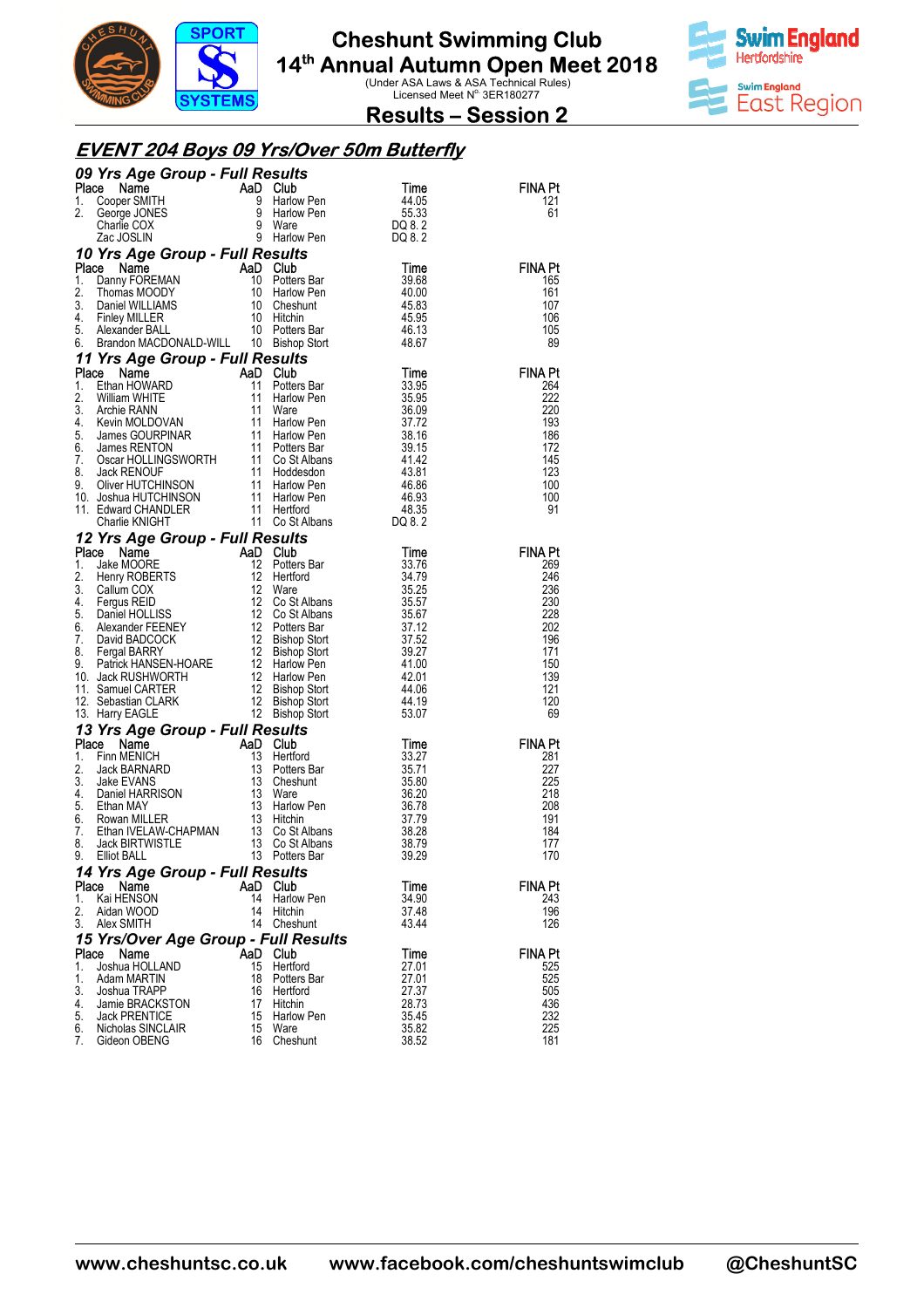



**Results – Session 2** 

#### **EVENT 205 Girls 09 Yrs/Over 100m Backstroke**

|             | 09 Yrs Age Group - Full Results         |          |                                        |                    |                       |                |  |
|-------------|-----------------------------------------|----------|----------------------------------------|--------------------|-----------------------|----------------|--|
| Place       | Name                                    | AaD Club |                                        | Time               | FINA Pt               | 50             |  |
| 1.          | Ever IVES                               |          | 9 Hatfield                             | 1:29.32            | 233                   | 44.17          |  |
|             | 10 Yrs Age Group - Full Results         |          |                                        |                    |                       |                |  |
| Place<br>1. | Name<br>Brianna HANSEN-HOARE            | AaD Club | 10 Harlow Pen                          | Time<br>1:27.02    | <b>FINA Pt</b><br>252 | 50<br>41.50    |  |
| 2.          | Sophie HOLLISS                          |          | 10 Co St Albans                        | 1:27.25            | 250                   | 43.13          |  |
| 3.          | Josephine REID                          |          | 10 Co St Albans                        | 1:27.70            | 247                   | 43.88          |  |
| 4.          | Summer BOSWELL                          |          | 10 Co St Albans                        | 1:37.40            | 180                   | 46.50          |  |
| 5.          | Charlotte BRAKENBURY                    |          | 10 Hitchin                             | 1:37.44            | 180                   | 46.45          |  |
| 6.          | Lucy CALVER                             |          | 10 Hitchin                             | 1:38.31            | 175                   | 49.52          |  |
| 7.<br>8.    | Sophie TAYLOR                           |          | 10 Potters Bar<br>10 Co St Albans      | 1:39.96<br>1:40.30 | 166<br>165            | 48.81<br>49.26 |  |
| 9.          | Sophie COLEMAN<br>Amy LIDDIARD          |          | 10 Ware                                | 1:41.49            | 159                   | 48.81          |  |
|             | 10. Martha CLINCH                       |          | 10 Co St Albans                        | 1:48.63            | 130                   |                |  |
|             | 11. Phoebe PROTHEROE                    |          | 10 Hertford                            | 2:06.18            | 82                    | 59.99          |  |
|             | Rosie WENN                              |          | 10 Co St Albans                        | <b>DNC</b>         |                       |                |  |
|             | Emily JOHNSON                           |          | 10 Co St Albans                        | DQ 6.4             |                       |                |  |
|             | Annabel ARMSTRONG                       |          | 10 Hertford                            | DQ 6.4             |                       |                |  |
|             | Isla NEWMAN-SMITH                       |          | 10 Hertford                            | DQ 6.4             |                       |                |  |
|             | 11 Yrs Age Group - Full Results         | AaD Club |                                        |                    |                       |                |  |
| Place<br>1. | Name<br>Lilly-Mae KILBEY                | 11       | Harlow Pen                             | Time<br>1:21.07    | <b>FINA Pt</b><br>312 | 50<br>39.29    |  |
| 2.          | Thea PATEL                              | 11       | Potters Bar                            | 1:23.82            | 282                   | 41.38          |  |
| 3.          | Aine DUNWOODIE                          | 11       | Co St Albans                           | 1:25.38            | 267                   | 41.71          |  |
| 4.          | Florence DYE                            |          | 11 Co St Albans                        | 1:28.21            | 242                   | 43.92          |  |
| 5.          | Ellen MILLAR-BOND                       | 11       | Bishop Stort                           | 1:29.59            | 231                   | 43.64          |  |
| 6.          | Erin YOUNGER                            | 11       | Co St Albans                           | 1:32.54            | 210                   | 45.67          |  |
| 7.<br>8.    | Lottie DOBLE<br><b>Isobel MATFIELD</b>  | 11       | Harlow Pen<br>11 Hitchin               | 1:32.83<br>1:33.04 | 208<br>206            | 46.52<br>45.21 |  |
| 9.          | Sophie BRENNAN                          |          | 11 Harlow Pen                          | 1:37.90            | 177                   | 47.85          |  |
|             | 12 Yrs Age Group - Full Results         |          |                                        |                    |                       |                |  |
| Place       | Name                                    | AaD Club |                                        | Time               | <b>FINA Pt</b>        | 50             |  |
| 1.          | Ella CANNELL                            | 12       | Hertford                               | 1:22.86            | 292                   | 40.50          |  |
| 2.          | Jaymee WARDELL                          | 12       | Bishop Stort                           | 1:23.73            | 283                   | 41.66          |  |
| 3.          | Lauren GORE                             | 12       | Bishop Stort                           | 1:26.60            | 256                   | 43.59          |  |
| 4.          | Meisha TREND-EVANS                      |          | 12 Bishop Stort                        | 1:26.86            | 254                   | 42.43          |  |
| 5.<br>6.    | Alexdrina ROBERTS<br>Sophie WHITE       |          | 12 Harlow Pen<br>12 Ware               | 1:33.21<br>1:34.30 | 205<br>198            | 45.04<br>47.11 |  |
|             |                                         |          |                                        |                    |                       |                |  |
| Place       | 13 Yrs Age Group - Full Results<br>Name | AaD Club |                                        | Time               | <b>FINA Pt</b>        | 50             |  |
| 1.          | Hannah BROOKE                           | 13       | Co St Albans                           | 1:11.94            | 447                   | 35.06          |  |
| 2.          | Katie KNIGHT                            | 13       | Co St Albans                           | 1:18.30            | 347                   |                |  |
| 3.          | Aoife JAMES                             |          | 13 Bishop Stort                        | 1:23.51            | 286                   | 40.52          |  |
| 4.          | <b>Charlotte CLARK</b>                  | 13       | Hitchin                                | 1:24.17            | 279                   | 40.65          |  |
| 5.          | Chloe MARTIN                            | 13       | Harlow Pen                             | 1:24.95            | 271                   | 40.72          |  |
| 6.<br>7.    | Sofia READ<br><b>Emily REED</b>         | 13       | <b>Bishop Stort</b><br>13 Bishop Stort | 1:27.84<br>1:30.44 | 245<br>225            | 43.03<br>45.12 |  |
| 8.          | Hannah WOOD                             | 13       | Ware                                   | 1:32.06            | 213                   | 44.01          |  |
| 9.          | Tara SAFAVI                             |          | 13 Cheshunt                            | 1:42.47            | 154                   | 47.73          |  |
|             | 14 Yrs Age Group - Full Results         |          |                                        |                    |                       |                |  |
| Place       | Name                                    | AaD      | Club                                   | Time               | <b>FINA Pt</b>        | 50             |  |
| 1.          | Freya HARWOOD                           |          | 14 Hitchin                             | 1:13.54            | 419                   | 36.23          |  |
| 2.          | Olivia MATFIELD                         |          | 14 Hitchin                             | 1:19.84            | 327                   | 38.92          |  |
|             | 15 Yrs/Over Age Group - Full Results    |          |                                        |                    |                       |                |  |
| Place       | Name                                    | AaD Club |                                        | Time               | <b>FINA Pt</b>        | 50             |  |
| 1.          | Matilda TURNER                          | 15       | Hitchin                                | 1:13.04            | 427                   | 36.13          |  |
| 2.          | Shauna PITCHER                          | 15       | Harlow Pen                             | 1:21.54            | 307                   | 40.25          |  |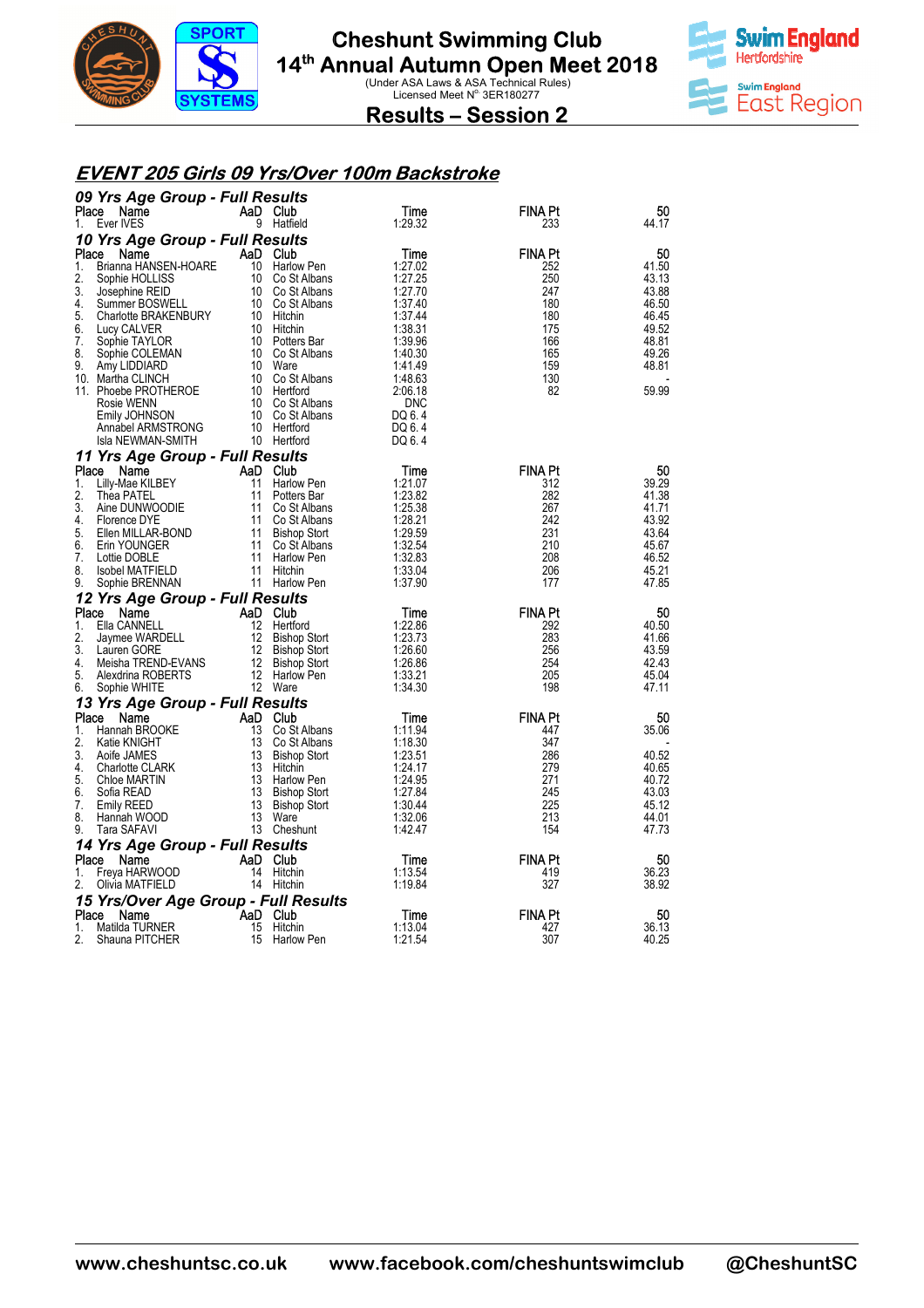



**Results – Session 2** 

#### **EVENT 206 Boys 09 Yrs/Over 100m Backstroke**

| 09 Yrs Age Group - Full Results                  |    |                                |                    |                       |                |
|--------------------------------------------------|----|--------------------------------|--------------------|-----------------------|----------------|
| Place<br>Name                                    |    | AaD Club                       | Time               | <b>FINA Pt</b>        | 50             |
| Zak FELLOWS<br>1.                                |    | 9 Cheshunt                     | 1:31.46            | 153                   | 45.12          |
| 2.<br>Charlie PLUME                              |    | 9 Harlow Pen                   | 1:38.66            | 121                   | 48.79          |
| 3.<br>Luke BURNARD                               |    | 9 Co St Albans                 | 1:49.72            | 88                    | 54.06          |
| 4.<br>Zac JOSLIN                                 |    | 9 Harlow Pen                   | 1:55.57            | 75                    | 56.06          |
| 10 Yrs Age Group - Full Results                  |    |                                |                    |                       |                |
| Place<br>Name<br>1.<br>Oliver TOM                |    | AaD Club                       | Time<br>1:29.40    | <b>FINA Pt</b><br>163 | 50<br>43.17    |
| 2.<br>Ollie BRADLEY-SMITH                        |    | 10 Hoddesdon<br>10 Hoddesdon   | 1:34.39            | 139                   | 46.29          |
| 3.<br>Leo SUO-SAUNDERS                           |    | 10 Bishop Stort                | 1:37.83            | 125                   | 48.26          |
| 4.<br>Archie SHAW                                |    | 10 Co St Albans                | 1:41.39            | 112                   | 49.22          |
| 5.<br>Daniel WILLIAMS                            |    | 10 Cheshunt                    | 1:41.96            | 110                   | 46.83          |
| 6.<br>Ryan INGRAM                                |    | 10 Co St Albans                | 1:42.34            | 109                   | 50.43          |
| 7.<br>Luke PICKARD                               |    | 10 Cheshunt                    | 1:57.59            | 72                    | 56.37          |
| 8.<br>Rhys HUNT                                  |    | 10 Harlow Pen                  | 2:01.75            | 64                    | 59.65          |
| 11 Yrs Age Group - Full Results                  |    |                                |                    |                       |                |
| Place<br>Name                                    |    | AaD Club                       | Time               | <b>FINA Pt</b>        | 50             |
| Ethan HOWARD<br>1.                               | 11 | Potters Bar                    | 1:19.90            | 229                   | 38.70          |
| 2.<br>Kevin MOLDOVAN                             | 11 | Harlow Pen                     | 1:21.49            | 216                   | 40.27          |
| 3.<br>Edward ROWBOTHAM<br>4.                     | 11 | Co St Albans                   | 1:26.11<br>1:26.75 | 183<br>179            | 41.62<br>42.28 |
| James RENTON<br>5.<br>Harrison ODIE              |    | 11 Potters Bar<br>11 Hoddesdon | 1:28.21            | 170                   | 42.74          |
| 6.<br>Kai FELLOWS                                |    | 11 Cheshunt                    | 1:29.31            | 164                   | 43.30          |
| 7.<br>Thomas MAHER                               |    | 11 Co St Albans                | 1:30.73            | 156                   | 43.73          |
| 8.<br>Philip GEORGE                              | 11 | Ware                           | 1:31.13            | 154                   | 44.71          |
| 9.<br>Jacob HAYES                                | 11 | <b>Bishop Stort</b>            | 1:31.21            | 154                   | 46.23          |
| 10. Joshua HUTCHINSON                            |    | 11 Harlow Pen                  | 1:34.03            | 140                   | 44.65          |
| 11. Oliver HUTCHINSON                            |    | 11 Harlow Pen                  | 1:37.52            | 126                   | 46.65          |
| 12. Alexander CAIRNCROSS                         |    | 11 Hitchin                     | 1:37.75            | 125                   | 48.01          |
| 13. Thomas KNIGHT<br>14. Sammy KEENS             |    | 11 Harlow Pen<br>11 Hoddesdon  | 1:39.65<br>1:40.51 | 118<br>115            | 49.13<br>50.79 |
|                                                  |    |                                |                    |                       |                |
| 12 Yrs Age Group - Full Results<br>Place<br>Name |    | AaD Club                       |                    | <b>FINA Pt</b>        | 50             |
| 1.<br>Jago DERRINGTON                            | 12 | <b>Bishop Stort</b>            | Time<br>1:16.64    | 260                   | 37.79          |
| 2.<br>Callum COX                                 | 12 | Ware                           | 1:21.06            | 219                   | 41.08          |
| 3.<br>Maximilian COLTMAN                         |    | 12 Cheshunt                    | 1:22.98            | 204                   | 40.11          |
| 4.<br>Oliver MANN                                |    | 12 Co St Albans                | 1:23.06            | 204                   | 40.64          |
| 5.<br>Patrick HANSEN-HOARE                       |    | 12 Harlow Pen                  | 1:27.26            | 176                   | 42.36          |
| 6.<br>Tommy LIDDIARD                             |    | 12 Ware                        | 1:28.29            | 170                   | 42.61          |
| 7.<br>Godfrey OBENG                              |    | 12 Cheshunt                    | 1:29.99            | 160                   | 44.13          |
| Jake MOORE                                       |    | 12 Potters Bar                 | <b>DNC</b>         |                       |                |
| 13 Yrs Age Group - Full Results                  |    |                                |                    |                       |                |
| Place<br>Name<br>1.<br>James COLEMAN             | 13 | AaD Club<br>Co St Albans       | Time<br>1:15.38    | <b>FINA Pt</b><br>273 | 50<br>36.87    |
| 2.<br>Jack BIRTWISTLE                            |    | 13 Co St Albans                | 1:25.34            | 188                   | 42.44          |
| 14 Yrs Age Group - Full Results                  |    |                                |                    |                       |                |
| Place<br>Name                                    |    | AaD Club                       | Time               | <b>FINA Pt</b>        | 50             |
| Samuel OAKLEY<br>1.                              |    | 14 Potters Bar                 | 1:12.35            | 309                   | 35.44          |
| 2.<br>Alex SMITH                                 |    | 14 Cheshunt                    | 1:28.59            | 168                   | 42.04          |
| 15 Yrs/Over Age Group - Full Results             |    |                                |                    |                       |                |
| Place<br>Name                                    |    | AaD Club                       | Time               | <b>FINA Pt</b>        | 50             |
| Callum WOLLASTON<br>1.                           | 17 | Cheshunt                       | 1:03.92            | 448                   | 31.15          |
| 2.<br>Joseph QUELCH                              | 15 | Harlow Pen                     | 1:15.13            | 276                   | 36.64          |
| 3.<br>Adam FEARON                                |    | 15 Harlow Pen                  | 1:15.99            | 266                   | 38.02          |
| 4.<br>Henry FOLLETT<br>5.<br>Nicholas SINCLAIR   | 16 | Potters Bar<br>15 Ware         | 1:22.35<br>1:26.63 | 209<br>180            | 39.48<br>41.85 |
|                                                  |    |                                |                    |                       |                |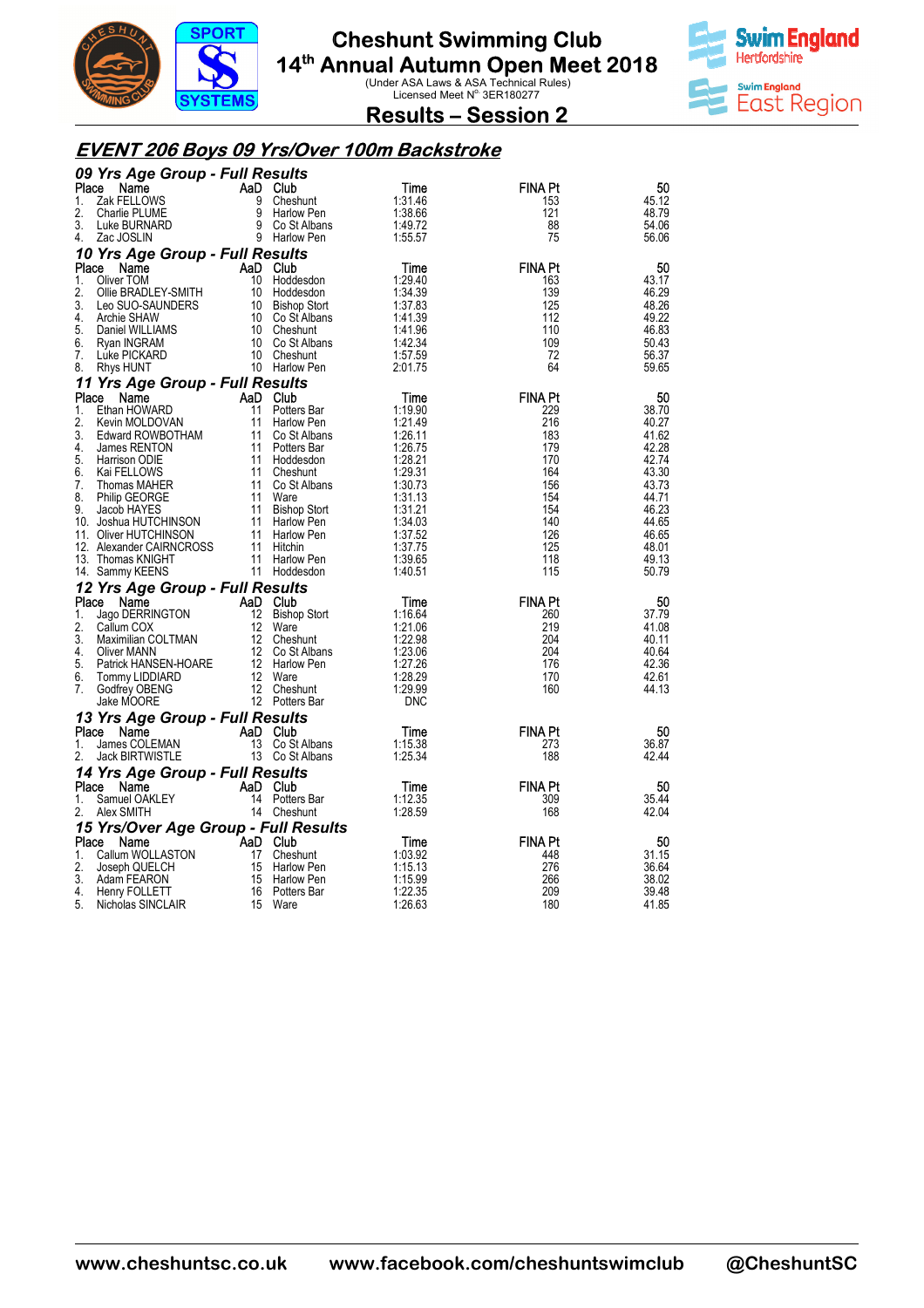



**Results – Session 2** 

#### **EVENT 207 Girls 09 Yrs/Over 50m Breaststroke**

|             | <b>09 Yrs Age Group - Full Results<br/> Place Name AaD Club Time<br/> 1. Ellie SOPALA 9 Harlow Pen<br/> 1. Ellie SOPALA 9 Co St Albans<br/> 4. Neve JONES 9 Hitchin<br/> 5. Zoe OPIYO 9 Bishop Stort 55.42<br/> 5. Zoe OPIYO 9 Hitchin<br/> 7. Alexandra PAP</b>                   |                   |                                            |                |                       |
|-------------|------------------------------------------------------------------------------------------------------------------------------------------------------------------------------------------------------------------------------------------------------------------------------------|-------------------|--------------------------------------------|----------------|-----------------------|
|             |                                                                                                                                                                                                                                                                                    |                   |                                            |                | <b>FINA Pt</b>        |
|             |                                                                                                                                                                                                                                                                                    |                   |                                            |                | 221<br>175            |
|             |                                                                                                                                                                                                                                                                                    |                   |                                            |                | 165                   |
|             |                                                                                                                                                                                                                                                                                    |                   |                                            |                | 163                   |
|             |                                                                                                                                                                                                                                                                                    |                   |                                            |                | 130                   |
|             |                                                                                                                                                                                                                                                                                    |                   |                                            |                | 125<br>110            |
|             |                                                                                                                                                                                                                                                                                    |                   |                                            |                | 104                   |
|             |                                                                                                                                                                                                                                                                                    |                   |                                            |                | 86                    |
|             |                                                                                                                                                                                                                                                                                    |                   |                                            |                | 75                    |
|             | 10 Yrs Age Group - Full Results<br><b>10 Yrs Age Group - Full Results</b><br>1. Kallie JACKSON 10 Harlow Pen 45.47<br>2. Eloise DIXON 10 Co St Albans<br>4. Jemima CROSS 10 Harlow Pen 48.13<br>4. Jemima CROSS 10 Hitchin 48.94<br>5. Amy LIDDIARD 10 Ware 50.076<br>6. Esme STRI |                   |                                            |                |                       |
|             |                                                                                                                                                                                                                                                                                    |                   |                                            |                | <b>FINA Pt</b>        |
|             |                                                                                                                                                                                                                                                                                    |                   |                                            |                | 249<br>223            |
|             |                                                                                                                                                                                                                                                                                    |                   |                                            |                | 210                   |
|             |                                                                                                                                                                                                                                                                                    |                   |                                            |                | 200                   |
|             |                                                                                                                                                                                                                                                                                    |                   |                                            |                | 187                   |
|             |                                                                                                                                                                                                                                                                                    |                   |                                            |                | 179<br>177            |
|             |                                                                                                                                                                                                                                                                                    |                   |                                            |                | 164                   |
|             |                                                                                                                                                                                                                                                                                    |                   |                                            |                | 162                   |
|             |                                                                                                                                                                                                                                                                                    |                   |                                            |                | 152                   |
|             |                                                                                                                                                                                                                                                                                    |                   |                                            |                | 150                   |
|             |                                                                                                                                                                                                                                                                                    |                   |                                            |                | 122<br>122            |
|             |                                                                                                                                                                                                                                                                                    |                   |                                            |                | 119                   |
|             |                                                                                                                                                                                                                                                                                    |                   |                                            |                | 115                   |
|             |                                                                                                                                                                                                                                                                                    |                   |                                            |                | 110                   |
|             |                                                                                                                                                                                                                                                                                    |                   |                                            |                | 98<br>85              |
|             |                                                                                                                                                                                                                                                                                    |                   |                                            |                |                       |
|             | 11 Yrs Age Group - Full Results                                                                                                                                                                                                                                                    |                   |                                            |                |                       |
|             | 11 Yrs Age Group - Full Results<br>1. Alice LONGMAN<br>2. Laura MALAGOLI<br>2. Laura MALAGOLI<br>11 Bishop Stort<br>11 Bishop Stort<br>43.16<br>2. Laura MALAGOLI<br>11 Hertford<br>11 Co St Albans<br>46.39<br>46.39<br>46.39<br>46.39<br>46.39<br>5. Keira                       |                   |                                            |                | <b>FINA Pt</b>        |
|             |                                                                                                                                                                                                                                                                                    |                   |                                            |                | 292                   |
|             |                                                                                                                                                                                                                                                                                    |                   |                                            |                | 270                   |
|             |                                                                                                                                                                                                                                                                                    |                   |                                            |                | 235<br>221            |
|             |                                                                                                                                                                                                                                                                                    |                   |                                            |                | 212                   |
|             |                                                                                                                                                                                                                                                                                    |                   |                                            |                | 211                   |
|             |                                                                                                                                                                                                                                                                                    |                   |                                            |                | 203                   |
|             |                                                                                                                                                                                                                                                                                    |                   |                                            |                | 200<br>190            |
|             |                                                                                                                                                                                                                                                                                    |                   |                                            |                | 187                   |
|             |                                                                                                                                                                                                                                                                                    |                   |                                            |                | 163                   |
|             |                                                                                                                                                                                                                                                                                    |                   |                                            |                | 157                   |
|             |                                                                                                                                                                                                                                                                                    |                   |                                            |                | 132                   |
|             | 12 Yrs Age Group - Full Results                                                                                                                                                                                                                                                    |                   |                                            |                |                       |
| Place       |                                                                                                                                                                                                                                                                                    |                   | $\frac{\text{SUT}}{\text{Cheshunt}}$       | Time           | <b>FINA Pt</b>        |
| 1.          | <b>Ce Name</b><br>Charlotte WILLIAMS<br>Emily CAIRNCROSS<br>Lauren GORE<br>Evie JAMIESON<br>Five JAMIESON<br>2 Bishop                                                                                                                                                              |                   |                                            | 38.56          | 409                   |
| 2.          |                                                                                                                                                                                                                                                                                    |                   |                                            | 40.42          | 355                   |
| 3.          |                                                                                                                                                                                                                                                                                    |                   | Bishop Stort<br>Harlow Pon                 | 41.61          | 326                   |
| 4.<br>5.    | Evie JAMIESON<br>Lilian OPIYO                                                                                                                                                                                                                                                      | 12                | 12 Harlow Pen<br><b>Bishop Stort</b>       | 41.80<br>42.64 | 321<br>303            |
| 6.          | Elizabeth TAN                                                                                                                                                                                                                                                                      | 12                | Co St Albans                               | 45.85          | 243                   |
| 7.          | Ella CANNELL                                                                                                                                                                                                                                                                       | $12 \overline{ }$ | Hertford                                   | 46.11          | 239                   |
| 8.          | Ela SHIBLI                                                                                                                                                                                                                                                                         | 12                | Hitchin                                    | 46.80          | 229                   |
| 9.          | Peggy SHEN<br>10. Meisha TREND-EVANS                                                                                                                                                                                                                                               | 12<br>12          | <b>Bishop Stort</b><br><b>Bishop Stort</b> | 47.18<br>47.25 | 223<br>222            |
|             | 11. Leanne SUO-SAUNDERS                                                                                                                                                                                                                                                            | 12                | <b>Bishop Stort</b>                        | 48.59          | 204                   |
|             | 12. Ashlee WILLETT                                                                                                                                                                                                                                                                 | 12                | Cheshunt                                   | 51.23          | 174                   |
|             | 13. Sophie WHITE                                                                                                                                                                                                                                                                   | 12                | Ware                                       | 53.64          | 152                   |
|             | Phoebe MCGREAL                                                                                                                                                                                                                                                                     | 12                | Cheshunt                                   | DQ 7.6         |                       |
|             | 13 Yrs Age Group - Full Results                                                                                                                                                                                                                                                    |                   |                                            |                |                       |
| Place<br>1. | Name<br>Jasmine BRAKENBURY                                                                                                                                                                                                                                                         | AaD Club<br>13    | Hitchin                                    | Time<br>36.44  | <b>FINA Pt</b><br>485 |
| 2.          | Dayna SHEPPERSON                                                                                                                                                                                                                                                                   | 13                | Potters Bar                                | 36.93          | 466                   |
| 3.          | Hannah BROOKE                                                                                                                                                                                                                                                                      | 13                | Co St Albans                               | 40.11          | 364                   |
| 4.          | Helena MCCONNELL                                                                                                                                                                                                                                                                   | 13                | Co St Albans                               | 42.31          | 310                   |
| 5.<br>6.    | Alyce WILSON<br>Evie THOMPSON                                                                                                                                                                                                                                                      | 13<br>13          | Co St Albans<br>Hitchin                    | 43.45<br>45.20 | 286<br>254            |
| 7.          | Aoife JAMES                                                                                                                                                                                                                                                                        | 13                | <b>Bishop Stort</b>                        | 45.65          | 246                   |
| 8.          | Francesca BENNETT                                                                                                                                                                                                                                                                  | 13                | Bishop Stort                               | 46.85          | 228                   |
| 9.          | Hannah WOOD                                                                                                                                                                                                                                                                        | 13                | Ware                                       | 47.72          | 216                   |
|             | 10. Ciara LINNANE<br>11. Tara SAFAVI                                                                                                                                                                                                                                               | 13<br>13          | Hertford<br>Cheshunt                       | 50.14<br>51.48 | 186<br>172            |
|             | Katie KNIGHT                                                                                                                                                                                                                                                                       | 13                | Co St Albans                               | <b>DNC</b>     |                       |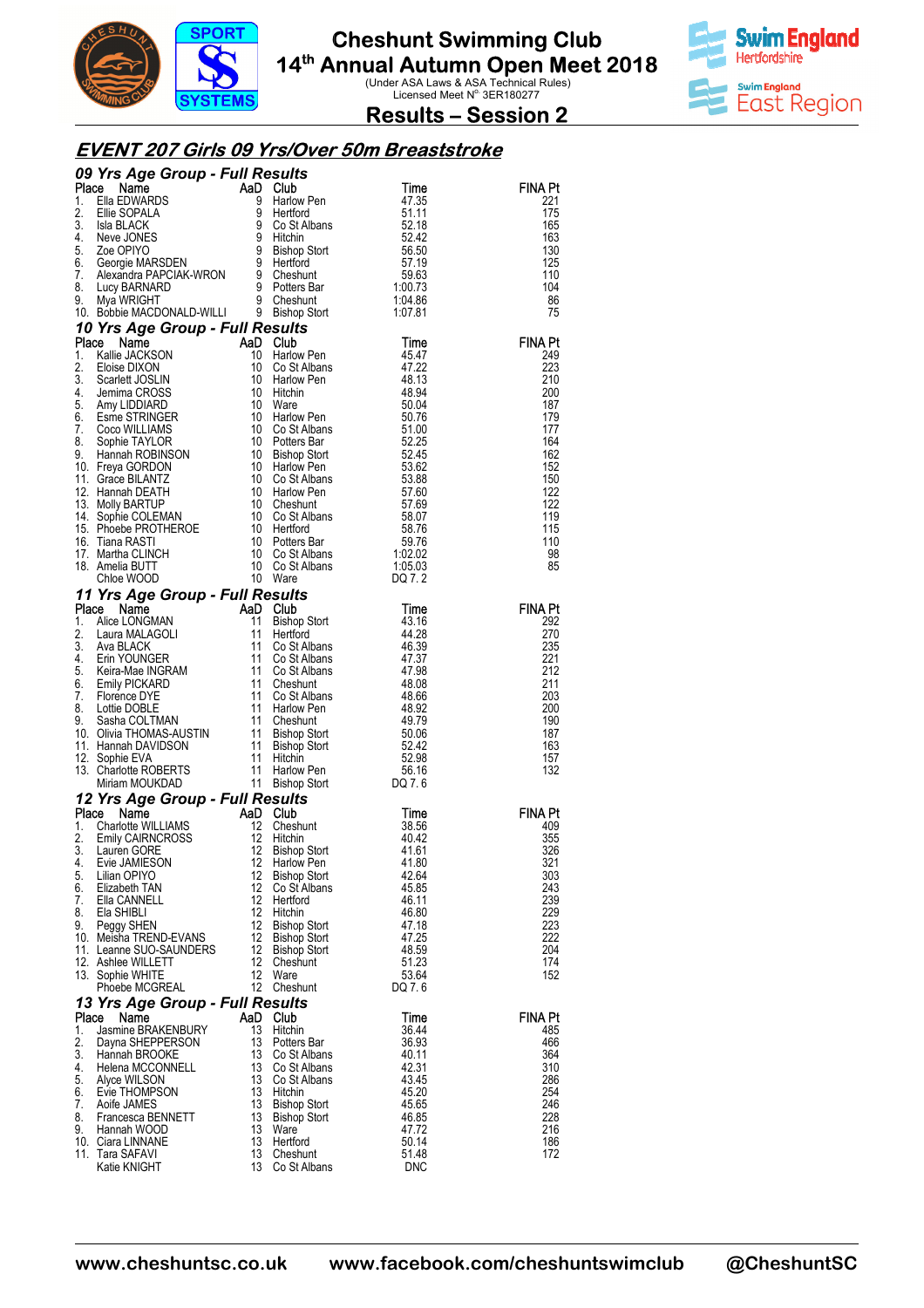



### **Results – Session 2**

|       | 14 Yrs Age Group - Full Results      |     |                   |        |                |  |  |  |  |
|-------|--------------------------------------|-----|-------------------|--------|----------------|--|--|--|--|
| Place | Name                                 | AaD | Club              | Time   | <b>FINA Pt</b> |  |  |  |  |
|       | Lucy KING                            | 14  | Hitchin           | 37.82  | 434            |  |  |  |  |
| 2.    | Freya HARWOOD                        | 14  | Hitchin           | 37.93  | 430            |  |  |  |  |
| 3.    | Ashleigh COOPER                      | 14  | Hitchin           | 39.16  | 391            |  |  |  |  |
| 4.    | Maisy HILLS                          | 14  | <b>Harlow Pen</b> | 39.29  | 387            |  |  |  |  |
| 5.    | Megan JONES                          | 14  | Hitchin           | 40.59  | 351            |  |  |  |  |
| 6.    | Ellie EVA                            | 14  | Hitchin           | 44.87  | 260            |  |  |  |  |
| 7.    | Abigail CANNELL                      | 14  | Hertford          | 45.63  | 247            |  |  |  |  |
| 8.    | Amy WOOLLARD                         | 14  | Hitchin           | 46.39  | 235            |  |  |  |  |
| 9.    | Josie DEAN                           | 14  | Hitchin           | 47.24  | 222            |  |  |  |  |
| 10.   | Courtney LOFT                        | 14  | <b>Harlow Pen</b> | 50.41  | 183            |  |  |  |  |
|       | 15 Yrs/Over Age Group - Full Results |     |                   |        |                |  |  |  |  |
| Place | Name                                 | AaD | Club              | Time   | <b>FINA Pt</b> |  |  |  |  |
|       | Cailin WALKER                        | 15  | <b>Harlow Pen</b> | 39.28  | 387            |  |  |  |  |
| 2.    | <b>Harriet NEWMAN</b>                | 16  | Potters Bar       | 40.98  | 341            |  |  |  |  |
| 3.    | Victoria BRAKENBURY                  | 16  | Hitchin           | 42.31  | 310            |  |  |  |  |
| 4.    | Lucy PARSONS                         | 15  | Harlow Pen        | 49.36  | 195            |  |  |  |  |
|       | Shauna PITCHER                       | 15  | <b>Harlow Pen</b> | DQ 7.5 |                |  |  |  |  |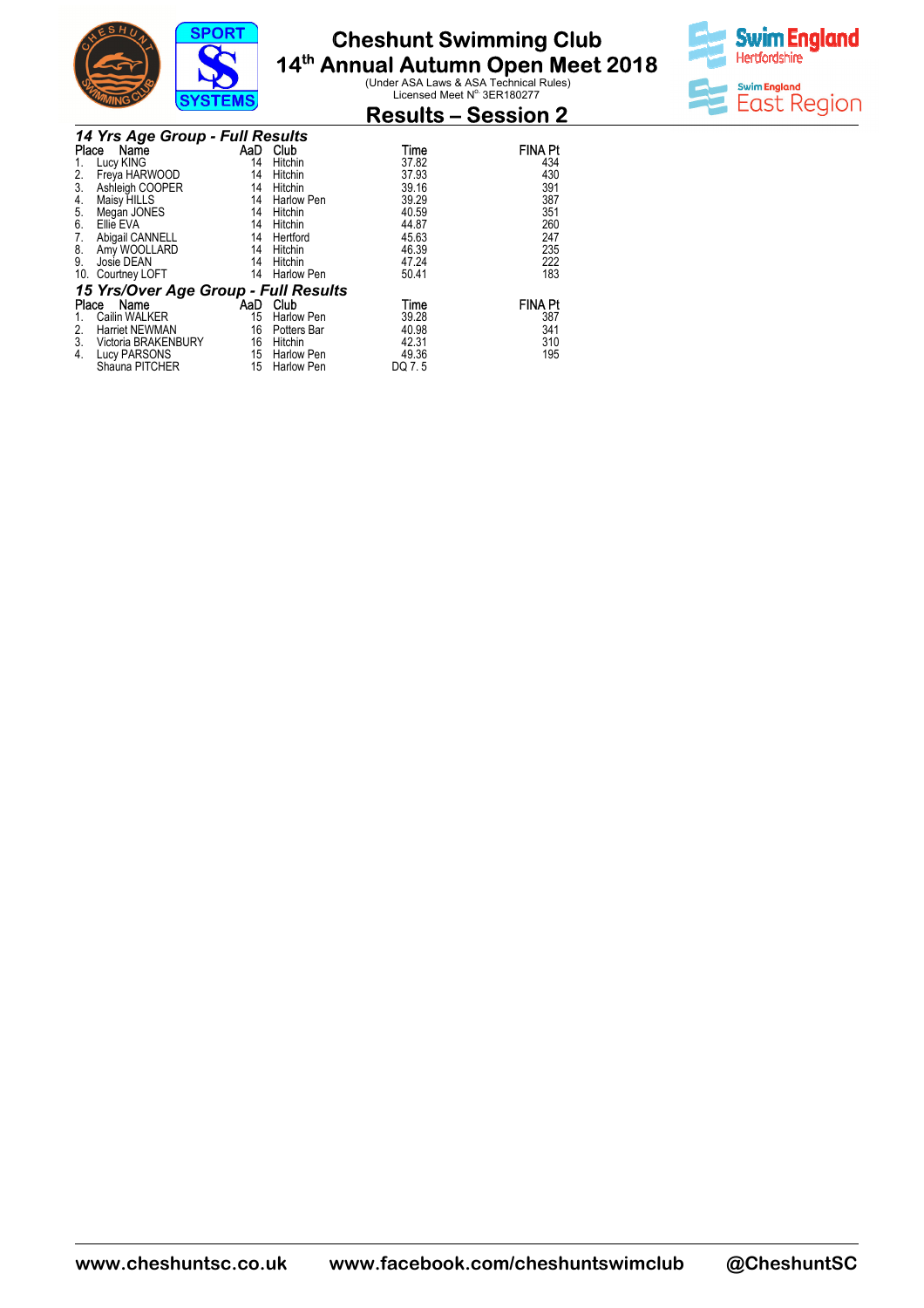

**Swim England** Hertfordshire **Swim England** East Region

**Results – Session 2** 

### **EVENT 208 Boys 09 Yrs/Over 50m Breaststroke**

|          | 09 Yrs Age Group - Full Results                                                                                                                                                                                                                                                   |          |                                                                                   |                                        |                |
|----------|-----------------------------------------------------------------------------------------------------------------------------------------------------------------------------------------------------------------------------------------------------------------------------------|----------|-----------------------------------------------------------------------------------|----------------------------------------|----------------|
| Place    | <b>FIS Age Group - FUII RESUITS<br/> Cooper SMITH And Club<br/> Cooper SMITH 9 Harlow Pen<br/> Zac JOSLIN 9 Harlow Pen<br/> Dmitrijs GRACOVS 9 Harlow Pen<br/> Dmitrijs GRACOVS 9 Harlow Pen<br/> Charle BURNARD 9 Co St Albans<br/> Charle COX 9 Ware<br/> Jack</b>              |          |                                                                                   | Time                                   | FINA Pt        |
| 1.       |                                                                                                                                                                                                                                                                                   |          |                                                                                   | 49.30                                  | 134            |
| 2.<br>3. |                                                                                                                                                                                                                                                                                   |          |                                                                                   | 53.49<br>54.00                         | 105<br>102     |
| 4.       |                                                                                                                                                                                                                                                                                   |          |                                                                                   | 55.42                                  | 94             |
| 5.       |                                                                                                                                                                                                                                                                                   |          |                                                                                   | -58.42                                 | 80             |
| 6.       |                                                                                                                                                                                                                                                                                   |          |                                                                                   | 58.42<br>1:04.03<br>1:04.67<br>1:15.95 | 61             |
| 7.       |                                                                                                                                                                                                                                                                                   |          |                                                                                   |                                        | 59             |
| 8.       |                                                                                                                                                                                                                                                                                   |          |                                                                                   | 1:15.95                                | 36             |
| 9.       |                                                                                                                                                                                                                                                                                   |          |                                                                                   | 1:18.06                                | 33             |
|          | <b>10 Yrs Age Group - Full Results<br/>Place Name AaD Club<br/>1. Daniel WILLIAMS 10 Cheshunt</b>                                                                                                                                                                                 |          |                                                                                   |                                        |                |
|          |                                                                                                                                                                                                                                                                                   |          |                                                                                   | Time                                   | <b>FINA Pt</b> |
|          |                                                                                                                                                                                                                                                                                   |          |                                                                                   | 47.75                                  | 147            |
| 2.<br>3. |                                                                                                                                                                                                                                                                                   |          |                                                                                   | 48.81                                  | 138            |
| 4.       |                                                                                                                                                                                                                                                                                   |          |                                                                                   | 50.63<br>51.65                         | 124<br>116     |
| 5.       |                                                                                                                                                                                                                                                                                   |          |                                                                                   | 53.66                                  | 104            |
| 6.       |                                                                                                                                                                                                                                                                                   |          |                                                                                   |                                        | 97             |
| 7.       |                                                                                                                                                                                                                                                                                   |          |                                                                                   | 54.93<br>55.03<br>56.75<br>1:02.17     | 96             |
| 8.       |                                                                                                                                                                                                                                                                                   |          |                                                                                   |                                        | 88             |
| 9.       |                                                                                                                                                                                                                                                                                   |          |                                                                                   |                                        | 66             |
|          | <b>Yrs Age Group - Full Results<br/> Ce Name (AD Club<br/> Daniel WILLIAMS 10 Cheshunt<br/> Danny FOREMAN 10 Potters Bar<br/> Finley MILLER 10 Hitchin<br/> Club BRADLEY-SMITH 10 Hitchin<br/> Olige BRADLEY-SMITH 10 Co St Albans<br/> Tain PHILLIPS 10 Gis</b><br>10. Rhys HUNT |          |                                                                                   | 1:03.30                                | 63             |
|          | 11 Yrs Age Group - Full Results<br>11 Yrs Age Group - Full Results<br>Place Name AaD Club<br>1. Ethan HOWARD 11 Potters Bar<br>3. James RENTON 11 Potters Bar<br>3. James RENTON 11 Ware<br>4. Kevin MOLDOVAN 11 Harlow Pen<br>5. Jack RENOUF 11 Hoddesdon<br>6. Sam SAFAVI 11    |          |                                                                                   |                                        |                |
|          |                                                                                                                                                                                                                                                                                   |          |                                                                                   | Time                                   | <b>FINA Pt</b> |
|          |                                                                                                                                                                                                                                                                                   |          | Potters Bar                                                                       | 43.21                                  | 199            |
|          |                                                                                                                                                                                                                                                                                   |          |                                                                                   | 43.58<br>45.82                         | 194<br>167     |
|          |                                                                                                                                                                                                                                                                                   |          |                                                                                   | 46.65                                  | 158            |
|          |                                                                                                                                                                                                                                                                                   |          |                                                                                   | 47.80                                  | 147            |
|          |                                                                                                                                                                                                                                                                                   |          |                                                                                   | 48.48                                  | 141            |
|          |                                                                                                                                                                                                                                                                                   |          |                                                                                   | 49.19                                  | 135            |
|          |                                                                                                                                                                                                                                                                                   |          |                                                                                   | 49.37                                  | 133            |
|          |                                                                                                                                                                                                                                                                                   |          |                                                                                   | 50.23                                  | 127            |
|          |                                                                                                                                                                                                                                                                                   |          |                                                                                   | 50.29                                  | 126<br>124     |
|          |                                                                                                                                                                                                                                                                                   |          |                                                                                   | 50.51<br>51.61                         | 117            |
|          |                                                                                                                                                                                                                                                                                   |          |                                                                                   | 53.25                                  | 106            |
|          |                                                                                                                                                                                                                                                                                   |          |                                                                                   | 55.53                                  | 94             |
|          |                                                                                                                                                                                                                                                                                   |          |                                                                                   | 57.33                                  | 85             |
|          |                                                                                                                                                                                                                                                                                   |          | Harlow Pen<br>Co St Albans<br>Hertford<br>Bishop Stort<br>Co St Albans<br>''"Ahin | 1:02.65                                | 65             |
|          | 12 Yrs Age Group - Full Results                                                                                                                                                                                                                                                   |          |                                                                                   |                                        |                |
| Place    | <b>Yrs Age Group - Full Results<br/> Cannel HOLLISS And Cubins Jake MOORE 12 Cost Albans<br/> Daniel HOLLISS 12 Cost Albans<br/> Godfrey OBENG 12 Cheshunt<br/> Maximilian COLTMAN 12 Cheshunt<br/> Maximilian COLTMAN 12 Cheshunt<br/> Rhys MILLES 12 H</b>                      |          |                                                                                   | Time                                   | <b>FINA Pt</b> |
| 1.       |                                                                                                                                                                                                                                                                                   |          | Co St Albans                                                                      | 38.44                                  | 283            |
| 2.       |                                                                                                                                                                                                                                                                                   |          |                                                                                   | 40.39                                  | 244            |
| 3.<br>4. |                                                                                                                                                                                                                                                                                   |          |                                                                                   | 42.65<br>44.23                         | 207<br>186     |
| 5.       |                                                                                                                                                                                                                                                                                   |          |                                                                                   | 45.09                                  | 175            |
| 6.       |                                                                                                                                                                                                                                                                                   |          |                                                                                   | 48.28                                  | 143            |
| 7.       |                                                                                                                                                                                                                                                                                   |          |                                                                                   | 49.63                                  | 131            |
| 8.       |                                                                                                                                                                                                                                                                                   |          |                                                                                   | 53.29                                  | 106            |
| 9.       |                                                                                                                                                                                                                                                                                   |          |                                                                                   | 55.17                                  | 95             |
|          | 13 Yrs Age Group - Full Results                                                                                                                                                                                                                                                   |          |                                                                                   |                                        |                |
| Place    | Name                                                                                                                                                                                                                                                                              | AaD      | Club                                                                              | Time                                   | <b>FINA Pt</b> |
| 1.       | Daniel HARRISON                                                                                                                                                                                                                                                                   | 13       | Ware                                                                              | 37.55                                  | 304            |
| 2.       | Leonardo MALAGOLI                                                                                                                                                                                                                                                                 | 13       | Hertford                                                                          | 39.43                                  | 262            |
| 3.<br>4. | <b>Elliot BALL</b><br>Ethan MAY                                                                                                                                                                                                                                                   | 13<br>13 | Potters Bar<br>Harlow Pen                                                         | 41.31<br>41.72                         | 228<br>221     |
| 5.       | Harry BRUNTON                                                                                                                                                                                                                                                                     | 13       | Cheshunt                                                                          | 44.86                                  | 178            |
|          | 14 Yrs Age Group - Full Results                                                                                                                                                                                                                                                   |          |                                                                                   |                                        |                |
| Place    | Name                                                                                                                                                                                                                                                                              | AaD      | Club                                                                              | Time                                   | <b>FINA Pt</b> |
| 1.       | Samuel OAKLEY                                                                                                                                                                                                                                                                     | 14       | Potters Bar                                                                       | 34.29                                  | 399            |
| 2.       | Tyler JACKSON                                                                                                                                                                                                                                                                     | 14       | Harlow Pen                                                                        | 36.74                                  | 324            |
| 3.       | Kai HENSON                                                                                                                                                                                                                                                                        | 14       | <b>Harlow Pen</b>                                                                 | 38.14                                  | 290            |
| 4.       | Hulusi OZKURT                                                                                                                                                                                                                                                                     | 14       | Cheshunt                                                                          | 40.82                                  | 236            |
| 5.       | Aidan WOOD                                                                                                                                                                                                                                                                        | 14       | Hitchin                                                                           | 41.29                                  | 228            |
| 6.       | Alex SMITH                                                                                                                                                                                                                                                                        | 14       | Cheshunt                                                                          | 42.65                                  | 207            |
|          | 15 Yrs/Over Age Group - Full Results                                                                                                                                                                                                                                              |          |                                                                                   |                                        |                |
| Place    | Name                                                                                                                                                                                                                                                                              | AaD      | Club                                                                              | Time                                   | FINA Pt        |
| 1.       | Joshua HOLLAND                                                                                                                                                                                                                                                                    | 15       | Hertford                                                                          | 32.86                                  | 453            |
| 2.<br>3. | <b>Guy MUNCER</b>                                                                                                                                                                                                                                                                 | 15<br>16 | Co St Albans<br>Potters Bar                                                       | 34.51<br>39.45                         | 391<br>262     |
| 4.       | Henry FOLLETT<br>Nicholas SINCLAIR                                                                                                                                                                                                                                                | 15       | Ware                                                                              | 44.65                                  | 180            |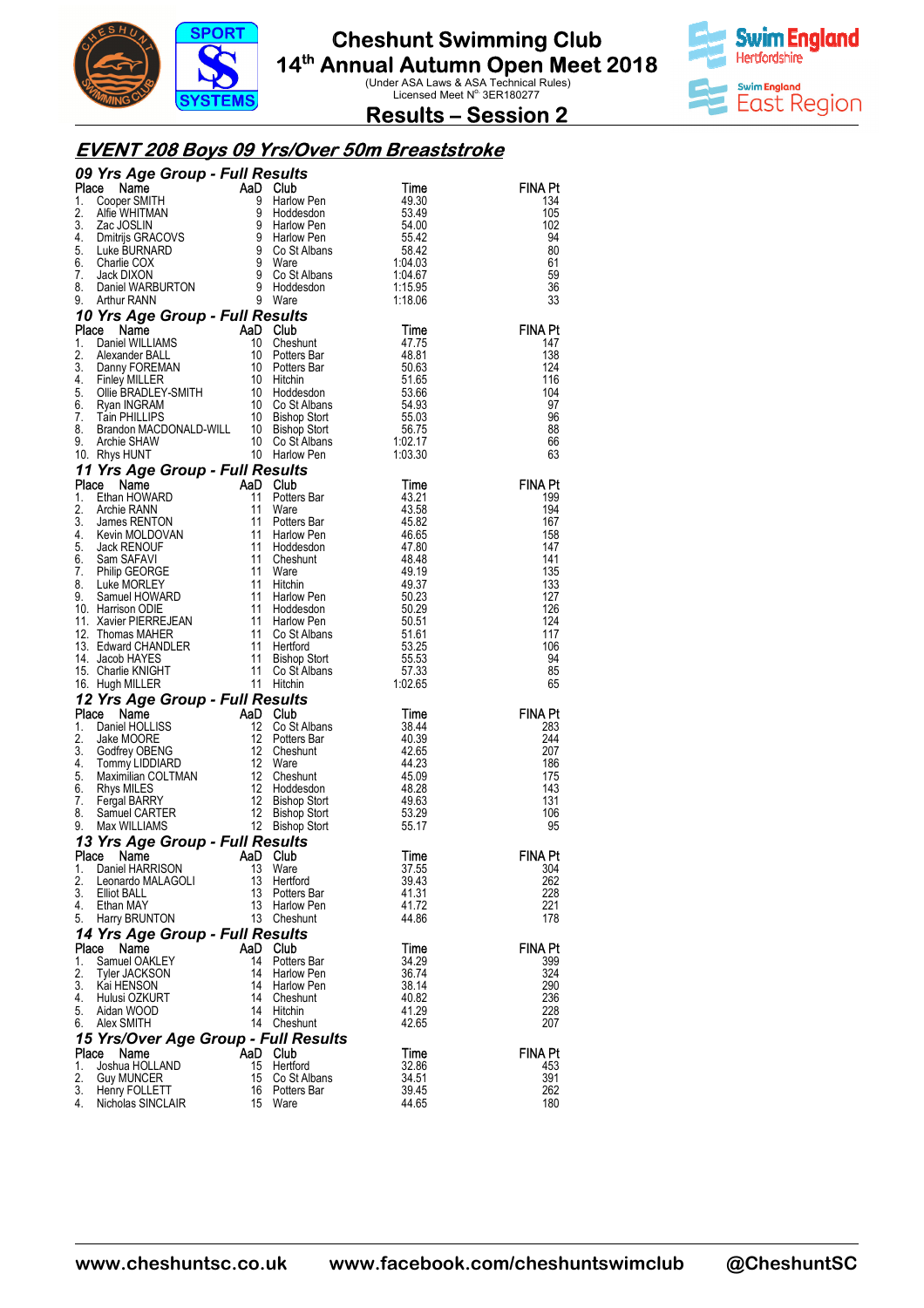



**Results – Session 2** 

### **EVENT 209 Girls 09 Yrs/Over 100m Freestyle**

|             | 09 Yrs Age Group - Full Results                |                |                                            |                       |                       |                |
|-------------|------------------------------------------------|----------------|--------------------------------------------|-----------------------|-----------------------|----------------|
| Place<br>1. | Name<br>Ella EDWARDS                           | AaD Club<br>9  | Harlow Pen                                 | Time<br>1:22.13       | <b>FINA Pt</b><br>238 | 50<br>39.17    |
| 2.          | Neve JONES                                     | 9              | Hitchin                                    | 1:28.49               | 190                   | 40.04          |
| 3.          | Isla BLACK                                     | 9              | Co St Albans                               | 1:30.55               | 177                   | 44.83          |
| 4.          | Zoe OPIYO                                      | 9              | <b>Bishop Stort</b>                        | 1:38.63               | 137                   | 48.71          |
| 5.          | Bobbie MACDONALD-WILLI                         |                | 9 Bishop Stort                             | 1:53.72               | 89                    | 54.75          |
| 6.          | Georgie MARSDEN                                |                | 9 Hertford                                 | 2:04.78               | 67                    | 58.19          |
| Place       | 10 Yrs Age Group - Full Results<br>Name        | AaD Club       |                                            | Time                  | <b>FINA Pt</b>        | 50             |
| 1.          | Josephine REID                                 | 10             | Co St Albans                               | 1:17.31               | 285                   | 36.24          |
| 2.          | Sophie HOLLISS                                 | 10             | Co St Albans                               | 1:18.84               | 269                   | 37.77          |
| 3.          | Brianna HANSEN-HOARE                           | 10             | Harlow Pen                                 | 1:22.16               | 237                   | 38.67          |
| 4.          | Jasmine PEREIRA                                |                | 10 Potters Bar                             | 1:22.23               | 237<br>229            | 39.32          |
| 5.<br>6.    | Jemima CROSS<br>Isabel FEENEY                  |                | 10 Hitchin<br>10 Potters Bar               | 1:23.18<br>1:28.20    | 192                   | 39.93<br>41.50 |
| 7.          | Lucy CALVER                                    |                | 10 Hitchin                                 | 1:28.97               | 187                   | 40.76          |
| 8.          | Coco WILLIAMS                                  | 10             | Co St Albans                               | 1:29.25               | 185                   | 42.28          |
| 9.          | Scarlett JOSLIN                                |                | 10 Harlow Pen                              | 1:29.64               | 183                   | 42.57          |
|             | 10. Sophie TAYLOR<br>11. Esme STRINGER         | 10             | 10 Potters Bar<br>Harlow Pen               | 1:30.16<br>1:33.23    | 180<br>162            | 40.39<br>44.63 |
|             | 12. Hannah ROBINSON                            |                | 10 Bishop Stort                            | 1:34.54               | 156                   | 44.15          |
|             | 13. Eloise DIXON                               |                | 10 Co St Albans                            | 1:34.56               | 156                   | 45.83          |
|             | 14. Sophie COLEMAN                             |                | 10 Co St Albans                            | 1:37.26               | 143                   | 46.15          |
|             | 15. Annabel ARMSTRONG<br>16. Isla NEWMAN-SMITH |                | 10 Hertford<br>10 Hertford                 | 1:39.69<br>1:43.05    | 133<br>120            | 46.67<br>48.58 |
|             | 17. Hannah DEATH                               |                | 10 Harlow Pen                              | 1:48.37               | 103                   | 50.48          |
|             | 18. Megan HUGHES                               |                | 10 Hertford                                | 1:51.01               | 96                    | 51.17          |
|             | 19. Amelia BUTT                                |                | 10 Co St Albans                            | 2:05.59               | 66                    | 56.41          |
|             | 11 Yrs Age Group - Full Results                |                |                                            |                       |                       |                |
| Place<br>1. | Name<br>Alice LONGMAN                          | AaD Club<br>11 |                                            | Time<br>1:13.26       | <b>FINA Pt</b><br>335 | 50<br>35.79    |
| 2.          | Thea PATEL                                     | 11             | <b>Bishop Stort</b><br>Potters Bar         | 1:13.40               | 333                   | 35.80          |
| 3.          | Lilly-Mae KILBEY                               | 11             | Harlow Pen                                 | 1:13.77               | 328                   | 35.74          |
| 4.          | Aine DUNWOODIE                                 |                | 11 Co St Albans                            | 1:16.53               | 294                   | 36.23          |
| 5.<br>6.    | Ellen MILLAR-BOND<br><b>Kirsty NEILL</b>       | 11<br>11       | <b>Bishop Stort</b>                        | 1:17.16<br>1:18.31    | 287<br>274            | 37.01<br>38.74 |
| 7.          | Laura MALAGOLI                                 | 11             | <b>Bishop Stort</b><br>Hertford            | 1:19.00               | 267                   | 37.92          |
| 8.          | Ava BLACK                                      | 11             | Co St Albans                               | 1:19.95               | 258                   | 38.33          |
| 9.          | Isobel MATFIELD                                | 11             | Hitchin                                    | 1:20.46               | 253                   | 38.89          |
|             | 10. Autumn SHINE                               | 11             | Harlow Pen                                 | 1:20.79               | 250                   | 38.37          |
|             | 11. Florence DYE<br>12. Emma FIELDS            | 11<br>11       | Co St Albans<br><b>Bishop Stort</b>        | 1:22.05<br>1:22.51    | 238<br>234            | 39.62<br>39.97 |
|             | 13. Olivia THOMAS-AUSTIN                       | 11             | <b>Bishop Stort</b>                        | 1:26.58               | 203                   | 41.45          |
|             | 14. Hannah DAVIDSON                            | 11             | <b>Bishop Stort</b>                        | 1:29.62               | 183                   | 42.88          |
| 15.         | Sophie BRENNAN                                 | 11             | Harlow Pen                                 | 1:29.95               | 181                   | 41.46          |
|             | 16. Charlotte ROBERTS<br>17. Sophie EVA        | 11             | Harlow Pen<br>11 Hitchin                   | 1:35.79<br>1:36.37    | 150<br>147            | 45.55<br>46.49 |
|             | 12 Yrs Age Group - Full Results                |                |                                            |                       |                       |                |
| Place       | Name                                           | AaD            | Club                                       | Time                  | <b>FINA Pt</b>        | 50             |
| 1.          | Katy LANE                                      | 12             | Co St Albans                               | 1:08.13               | 417                   | 31.95          |
| 2.          | Jessica BRIGHT                                 | 12             | Potters Bar                                | 1:09.53               | 392                   | 33.50          |
| 3.<br>4.    | Lilian OPIYO<br>Jaymee WARDELL                 | 12<br>12       | <b>Bishop Stort</b><br><b>Bishop Stort</b> | 1:09.56<br>1:12.40    | 392<br>347            | 34.42<br>36.05 |
| 5.          | Amy PINCKNEY                                   | 12             | <b>Bishop Stort</b>                        | 1:16.00               | 300                   | 36.65          |
| 6.          | Meisha TREND-EVANS                             |                | 12 Bishop Stort                            | 1:18.77               | 269                   | 37.60          |
| 7.          | Grace MASON                                    | 12             | <b>Bishop Stort</b>                        | 1:22.93               | 231                   | 39.68          |
| 8.<br>9.    | Ela SHIBLI<br>Alexdrina ROBERTS                | 12             | Hitchin<br>12 Harlow Pen                   | 1:23.59<br>1:25.15    | 225<br>213            | 40.15<br>40.82 |
|             | 10. Fresia RADZI-GOLDSMITH                     |                | 12 Cheshunt                                | 1:25.17               | 213                   | 43.52          |
|             | 11. Peggy SHEN                                 | 12             | <b>Bishop Stort</b>                        | 1:27.75               | 195                   | 41.38          |
|             | 12. Phoebe MCGREAL                             |                | 12 Cheshunt                                | 1:28.22               | 192                   | 43.13          |
|             | 13. Sophie WHITE<br>Elizabeth TAN              |                | 12 Ware<br>12 Co St Albans                 | 1:28.32<br><b>DNC</b> | 191                   | 42.89          |
|             | 13 Yrs Age Group - Full Results                |                |                                            |                       |                       |                |
| Place       | Name                                           | AaD Club       |                                            | Time                  | <b>FINA Pt</b>        | 50             |
| 1.          | Hannah BROOKE                                  | 13             | Co St Albans                               | 1:07.68               | 425                   | 32.47          |
| 2.          | Alyce WILSON                                   | 13             | Co St Albans                               | 1:09.23               | 397                   | 32.80          |
| 3.<br>4.    | Olivia KAVANAGH<br>Sophie CLARK                | 13<br>13       | Potters Bar<br>Hitchin                     | 1:09.44<br>1:11.04    | 394<br>368            | 33.60<br>35.01 |
| 5.          | Evie THOMPSON                                  | 13             | Hitchin                                    | 1:11.87               | 355                   | 34.20          |
| 6.          | <b>Charlotte CLARK</b>                         | 13             | Hitchin                                    | 1:12.41               | 347                   | 34.92          |
| 7.          | Chloe MARTIN                                   | 13             | Harlow Pen                                 | 1:15.20               | 310                   | 36.17          |
| 8.<br>9.    | Sofia READ<br>Minnie SAVAGE                    | 13             | <b>Bishop Stort</b><br>13 Bishop Stort     | 1:16.03<br>1:17.76    | 300<br>280            | 36.69<br>38.42 |
|             | 10. Francesca BENNETT                          | 13             | <b>Bishop Stort</b>                        | 1:19.08               | 266                   | 38.59          |
|             | 11. Emily REED                                 | 13             | <b>Bishop Stort</b>                        | 1:23.01               | 230                   | 37.98          |
|             | 12. Ciara LINNANE<br>Dayna SHEPPERSON          | 13             | 13 Hertford<br>Potters Bar                 | 1:25.52<br><b>DNC</b> | 210                   | 41.52          |
|             |                                                |                |                                            |                       |                       |                |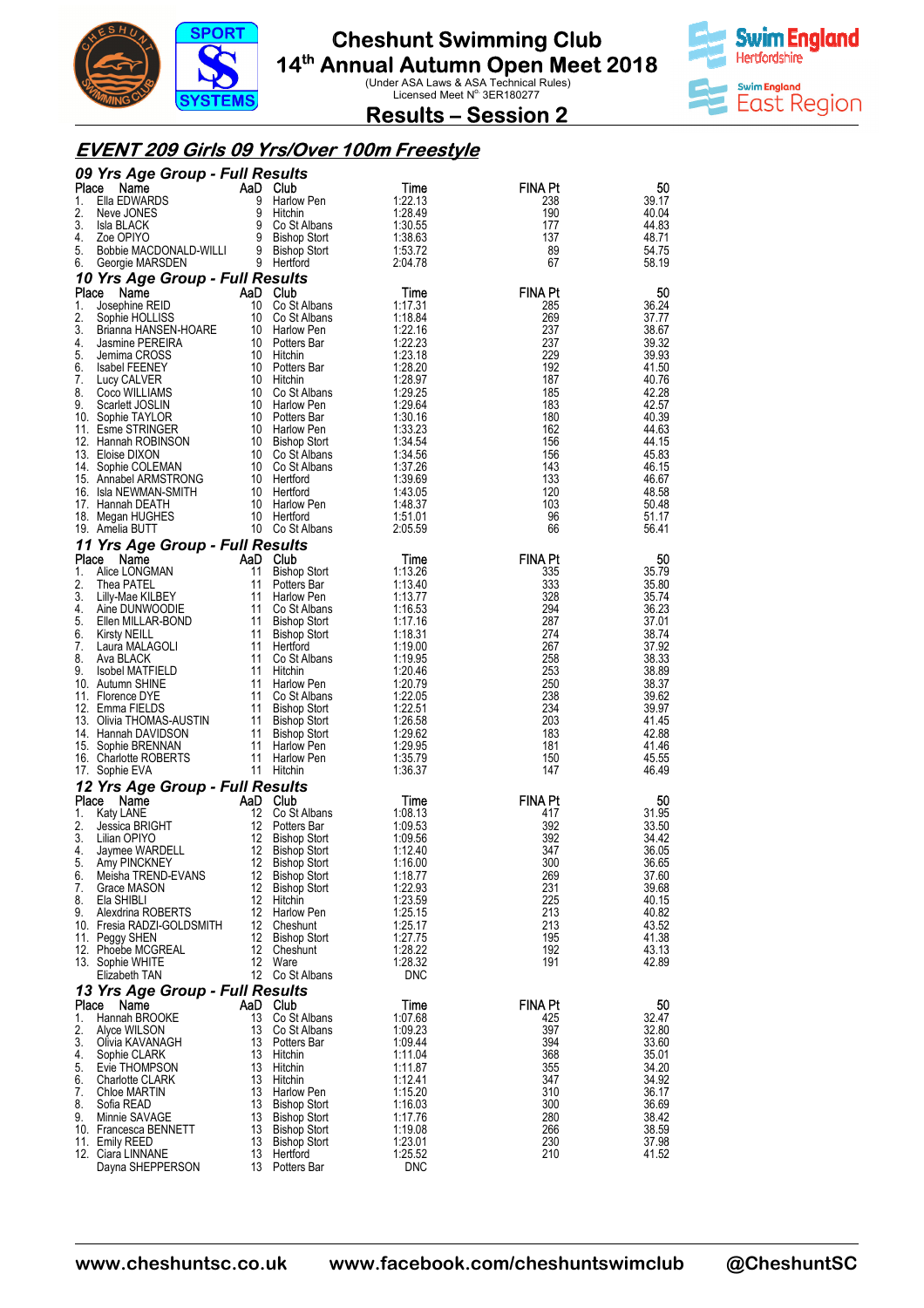

#### **Cheshunt Swimming 14th Annual Autumn Open Meet 2018 Club**

**Ual Autumn Open Meet 2018**<br>Under ASA Laws & ASA Technical Rules)<br>Licensed Meet N<sup>o.</sup> 3ER180277



| ∵‴"™                                 | $0101$ LMO |                   | <b>Results – Session 2</b> |                |       |
|--------------------------------------|------------|-------------------|----------------------------|----------------|-------|
| 14 Yrs Age Group - Full Results      |            |                   |                            |                |       |
| Place<br>Name                        | AaD        | Club              | Time                       | <b>FINA Pt</b> | 50    |
| Freya HARWOOD                        | 14         | Hitchin           | 1:03.89                    | 505            | 31.11 |
| Ashleigh COOPER<br>2.                | 14         | Hitchin           | 1:04.31                    | 496            | 31.06 |
| Megan JONES<br>3.                    | 14         | Hitchin           | 1:05.81                    | 462            | 31.49 |
| Isabella HAMMOND<br>4.               | 14         | Hitchin           | 1:06.91                    | 440            | 32.31 |
| Olivia MATFIELD<br>5.                | 14         | Hitchin           | 1:07.73                    | 424            | 32.66 |
| Ellie EVA<br>6.                      | 14         | Hitchin           | 1:12.76                    | 342            | 35.29 |
| Josie DEAN<br>7.                     | 14         | Hitchin           | 1:13.49                    | 332            | 35.10 |
| 15 Yrs/Over Age Group - Full Results |            |                   |                            |                |       |
| Name<br>Place                        | AaD.       | Club              | Time                       | <b>FINA Pt</b> | 50    |
| <b>Emily LUSH</b>                    | 16         | Potters Bar       | 1:00.29                    | 602            | 29.09 |
| Zoe MACDONALD<br>2.                  | 15         | Hitchin           | 1:01.06                    | 579            | 29.94 |
| Matilda TURNER<br>3.                 | 15         | Hitchin           | 1:03.45                    | 516            | 31.14 |
| <b>Harriet NEWMAN</b><br>4.          | 16         | Potters Bar       | 1:08.96                    | 402            | 33.62 |
| Abigail ROCK<br>5.                   | 15         | Potters Bar       | 1:09.45                    | 393            | 33.68 |
| 6.<br>Cailin WALKER                  | 15         | <b>Harlow Pen</b> | 1:10.38                    | 378            | 33.37 |
| Shauna PITCHER<br>7.                 | 15         | Harlow Pen        | 1:14.30                    | 321            | 35.69 |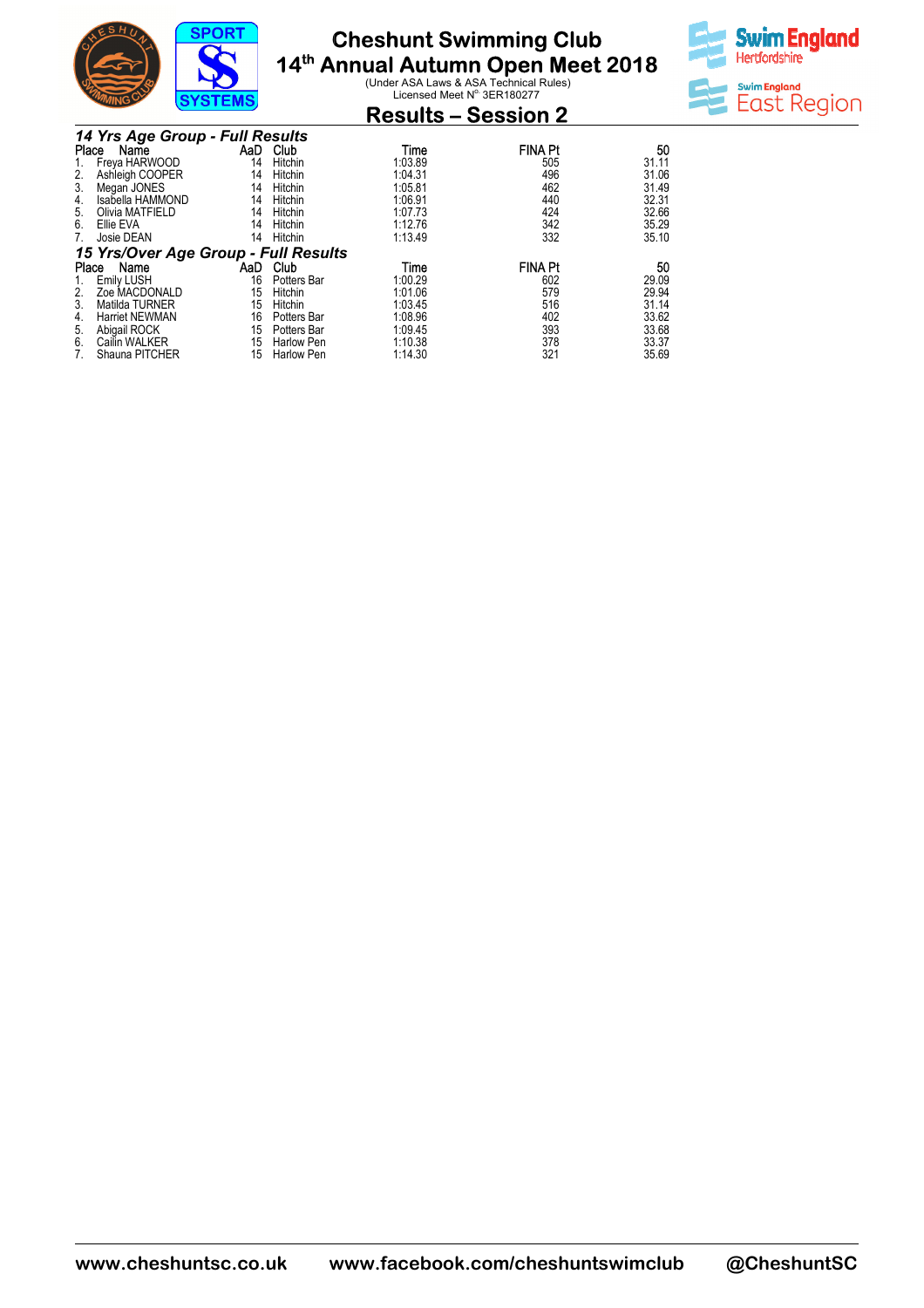



**Results – Session 2** 

### **EVENT 210 Boys 09 Yrs/Over 100m Freestyle**

|          | 09 Yrs Age Group - Full Results           |                |                                    |                    |                       |                |
|----------|-------------------------------------------|----------------|------------------------------------|--------------------|-----------------------|----------------|
| Place    | Name                                      | AaD Club       |                                    | Time               | <b>FINA Pt</b>        | 50             |
| 1.<br>2. | Zak FELLOWS<br>Cooper SMITH               | 9<br>9         | Cheshunt<br>Harlow Pen             | 1:21.52<br>1:26.79 | 167<br>138            | 39.73<br>41.06 |
| 3.       | Charlie PLUME                             | 9              | Harlow Pen                         | 1:34.64            | 107                   | 44.94          |
| 4.       | Alfie WHITMAN                             | 9              | Hoddesdon                          | 1:43.49            | 81                    | 49.39          |
| 5.       | George JONES                              |                | 9 Harlow Pen                       | 1:43.68            | 81                    | 49.02          |
| 6.<br>7. | Jack DIXON                                | 9              | 9 Co St Albans                     | 1:46.12            | 75<br>73              | 50.82<br>50.34 |
| 8.       | Charlie COX<br>Luke BURNARD               |                | Ware<br>9 Co St Albans             | 1:47.35<br>1:47.72 | 72                    | 51.13          |
| 9.       | Zac JOSLIN                                |                | 9 Harlow Pen                       | 1:50.70            | 66                    | 53.23          |
|          | 10. Daniel WARBURTON                      |                | 9 Hoddesdon                        | 2:05.84            | 45                    | 58.49          |
|          | 10 Yrs Age Group - Full Results           |                |                                    |                    |                       |                |
|          | Place Name                                | AaD Club       |                                    | Time               | <b>FINA Pt</b>        | 50             |
| 1.<br>2. | Danny FOREMAN<br>Oliver TOM               |                | 10 Potters Bar<br>10 Hoddesdon     | 1:16.29<br>1:18.44 | 204<br>188            | 35.93<br>37.36 |
| 3.       | Leo SUO-SAUNDERS                          |                | 10 Bishop Stort                    | 1:23.87            | 153                   | 39.86          |
| 4.       | Ollie BRADLEY-SMITH                       |                | 10 Hoddesdon                       | 1:24.36            | 151                   | 40.57          |
| 5.       | Daniel WILLIAMS                           |                | 10 Cheshunt                        | 1:25.42            | 145                   | 39.74          |
| 6.       | <b>Finley MILLER</b>                      |                | 10 Hitchin                         | 1:28.12            | 132                   | 43.87          |
| 7.<br>8. | Tain PHILLIPS<br>Brandon MACDONALD-WILL   |                | 10 Bishop Stort<br>10 Bishop Stort | 1:32.50<br>1:33.98 | 114<br>109            | 43.60<br>43.78 |
|          | 11 Yrs Age Group - Full Results           |                |                                    |                    |                       |                |
| Place    | Name                                      | AaD Club       |                                    | Time               | <b>FINA Pt</b>        | 50             |
| 1.       | William WHITE                             | 11             | Harlow Pen                         | 1:09.46            | 270                   | 33.46          |
| 2.       | Ethan HOWARD                              | 11             | Potters Bar                        | 1:10.84            | 255                   | 34.03          |
| 3.<br>4. | James GOURPINAR                           |                | 11 Harlow Pen                      | 1:11.21            | 251<br>221            | 33.80          |
| 5.       | Kevin MOLDOVAN<br>Edward ROWBOTHAM        |                | 11 Harlow Pen<br>11 Co St Albans   | 1:14.24<br>1:16.66 | 201                   | 35.32<br>35.92 |
| 6.       | Kai FELLOWS                               |                | 11 Cheshunt                        | 1:19.26            | 182                   | 38.27          |
| 7.       | <b>Philip GEORGE</b>                      |                | 11 Ware                            | 1:21.34            | 168                   | 38.82          |
| 8.       | Joshua HUTCHINSON                         |                | 11 Harlow Pen                      | 1:22.44            | 161                   | 40.33          |
| 9.       | Luke MORLEY<br>10. James RENTON           |                | 11 Hitchin<br>11 Potters Bar       | 1:23.21<br>1:23.31 | 157<br>156            | 40.15<br>38.16 |
|          | 11. Jack RENOUF                           |                | 11 Hoddesdon                       | 1:23.94            | 153                   | 39.69          |
|          | 12. Oliver HUTCHINSON                     |                | 11 Harlow Pen                      | 1:25.76            | 143                   | 40.79          |
|          | 13. Alexander CAIRNCROSS                  |                | 11 Hitchin                         | 1:26.64            | 139                   | 41.69          |
|          | 14. Harrison ODIE                         |                | 11 Hoddesdon                       | 1:27.75            | 134                   | 42.08          |
|          | 15. Thomas MAHER<br>16. Xavier PIERREJEAN |                | 11 Co St Albans<br>11 Harlow Pen   | 1:27.87<br>1:28.82 | 133<br>129            | 41.75<br>41.96 |
|          | 17. Charlie KNIGHT                        |                | 11 Co St Albans                    | 1:29.13            | 128                   | 42.02          |
|          | 18. Sammy KEENS                           |                | 11 Hoddesdon                       | 1:30.90            | 120                   | 42.03          |
|          | 19. Edward CHANDLER                       |                | 11 Hertford                        | 1:33.15            | 112                   | 44.31          |
|          | 20. Thomas KNIGHT<br>21. Samuel HOWARD    |                | 11 Harlow Pen<br>11 Harlow Pen     | 1:34.20<br>1:38.52 | 108<br>94             | 43.96<br>46.64 |
|          | 22. Hugh MILLER                           |                | 11 Hitchin                         | 1:41.65            | 86                    | 47.12          |
|          | 12 Yrs Age Group - Full Results           |                |                                    |                    |                       |                |
| Place    | Name                                      | AaD Club       |                                    | Time               | <b>FINA Pt</b>        | 50             |
| 1.       | Jake MOORE                                |                | 12 Potters Bar                     | 1:08.45            | 282                   |                |
| 2.       | Fergus REID                               |                | 12 Co St Albans                    | 1:08.85            | 278                   | 33.31          |
| 3.<br>4. | Jago DERRINGTON<br>Daniel HOLLISS         |                | 12 Bishop Stort<br>12 Co St Albans | 1:09.99<br>1:10.33 | 264<br>260            | 34.24          |
| 5.       | Callum COX                                | 12             | Ware                               | 1:10.63            | 257                   | 34.35          |
| 6.       | Oliver MANN                               | 12             | Co St Albans                       | 1:10.87            | 254                   | 34.30          |
| 7.       | Henry ROBERTS                             |                | 12 Hertford                        | 1:11.71            | 246                   |                |
| 8.<br>9. | Alexander FEENEY<br>David BADCOCK         |                | 12 Potters Bar<br>12 Bishop Stort  | 1:12.91<br>1:14.83 | 234<br>216            | 35.00<br>35.92 |
|          | 10. Maximilian COLTMAN                    |                | 12 Cheshunt                        | 1:15.74            | 208                   | 36.16          |
|          | 11. Sebastian CLARK                       |                | 12 Bishop Stort                    | 1:19.06            | 183                   | 38.38          |
|          | 12. Patrick HANSEN-HOARE                  |                | 12 Harlow Pen                      | 1:20.81            | 171                   | 37.00          |
|          | 13. Samuel CARTER<br>14. Tommy LIDDIARD   |                | 12 Bishop Stort<br>12 Ware         | 1:21.24<br>1:21.58 | 169<br>167            | 39.66<br>37.97 |
|          | 15. Rhys MILES                            |                | 12 Hoddesdon                       | 1:23.91            | 153                   | 41.24          |
|          | 16. Max WILLIAMS                          |                | 12 Bishop Stort                    | 1:25.20            | 146                   | 40.11          |
|          | 17. Jack RUSHWORTH                        |                | 12 Harlow Pen                      | 1:27.20            | 136                   | 40.92          |
|          | 18. Harry EAGLE                           |                | 12 Bishop Stort                    | 1:28.01            | 133                   | 42.68          |
| Place    | 13 Yrs Age Group - Full Results           |                |                                    |                    |                       |                |
| 1.       | Name<br><b>Finn MENICH</b>                | AaD Club<br>13 | Hertford                           | Time<br>1:02.35    | <b>FINA Pt</b><br>374 | 50<br>30.03    |
| 2.       | James COLEMAN                             |                | 13 Co St Albans                    | 1:05.17            | 327                   |                |
| 3.       | Ethan IVELAW-CHAPMAN                      |                | 13 Co St Albans                    | 1:07.90            | 289                   | 32.99          |
| 4.       | Leonardo MALAGOLI                         |                | 13 Hertford                        | 1:08.79            | 278                   | 33.49          |
| 5.<br>6. | Rowan MILLER<br>Jake EVANS                |                | 13 Hitchin<br>13 Cheshunt          | 1:08.81<br>1:09.45 | 278<br>270            | 33.24          |
| 7.       | Jack BARNARD                              |                | 13 Potters Bar                     | 1:09.75            | 267                   | 33.78          |
| 8.       | <b>Jack BIRTWISTLE</b>                    |                | 13 Co St Albans                    | 1:12.68            | 236                   | 34.68          |
| 9.       | Ethan MAY                                 |                | 13 Harlow Pen                      | 1:16.01            | 206                   | 36.28          |
|          | 10. Harry BRUNTON                         |                | 13 Cheshunt                        | 1:20.58            | 173                   | 38.21          |

**www.cheshuntsc.co.uk www.facebook.com/cheshuntswimclub www.facebook.com/cheshuntswimclub @CheshuntSC**